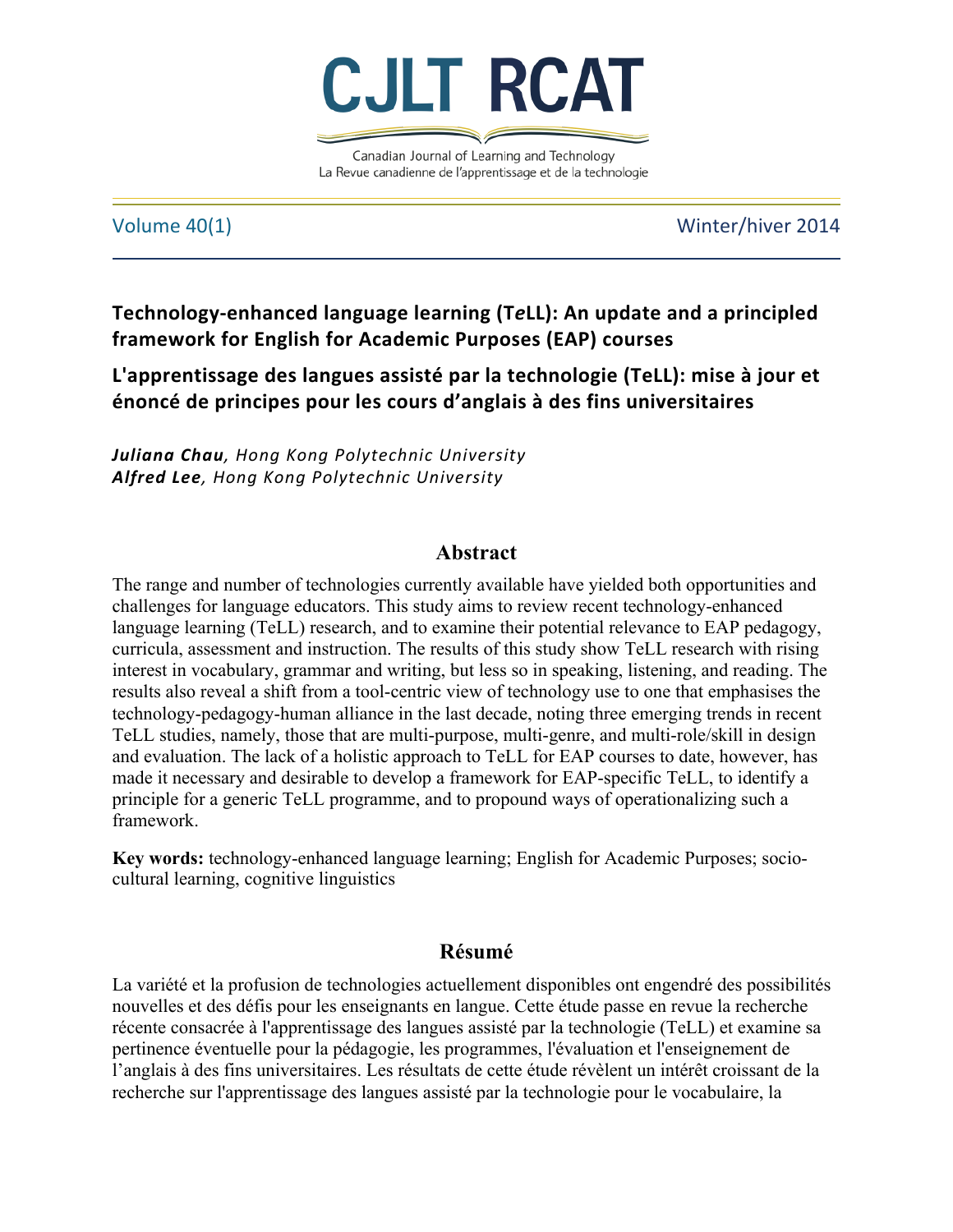grammaire et l'écriture, mais un intérêt moindre pour la langue parlée, la langue écoutée et pour la lecture. Les résultats révèlent aussi que, dans la dernière décennie, on est passé d'une utilisation des technologies centrée sur les outils à une utilisation privilégiant l'alliance technologie-pédagogie-humain. Trois tendances émergent dans les études récentes, à savoir celles qui sont multiusages, multigenres, et multirôles/habilités dans la conception et l'évaluation. L'absence actuelle d'une approche holistique de l'apprentissage des langues assisté par la technologie pour les cours d'anglais à des fins universitaires a cependant rendu nécessaires et souhaitables l'élaboration d'un cadre TeLL propre à l'anglais à des fins universitaires, l'identification du fondement pour un programme générique TeLL, ainsi que la proposition des moyens pour opérationnaliser un tel cadre.

### **Introduction**

The use of technology to improve language learning stretches back nearly a century, following Clarke's (1918) report on the use of phonograph recordings to model pronunciation for language learners. Since then, attempts to implement technology-enhanced language learning (T*e*LL) have invariably swung between short-term adoption and eventual abandonment in search of newer, and presumably more promising, technologies. Levy (2009, p.779), quoting Kohn and Hoffstaedter (2008), describes this pattern metaphorically as the "caravan effect", where peripatetic travellers (technology advocates) briefly stop to drink from a waterhole (the most recent technology), and then proceed to the next one to have their fill again. From singlefunction machines (e.g. Clarke, 1918) and mono-modal word-processing software (e.g. Harris, 1985) to multi-functional, interactive digital tools (e.g. Miyazoe & Anderson, 2010), contemporary technologies in language education are conceived more broadly than just computers to encompass specific authoring ware and commercial software tools, multimedia resources such as graphics, video and audio, web-mediated communication platforms as exemplified by blogs and wikis, as well as mobile devices including smart phones and tablet computers.

The range and number of technologies currently available have created both opportunities and challenges for language educators. Positive outcomes ascribed to T*e*LL use are cited in many studies that examine, for example, speaking (Hirotani, 2009; Walker, Cedergren, Trofimovich & Gatbonton, 2011), reading (Al-Seghayer, 2007; Murphy, 2007), writing (Godwin-Jones, 2008; Kuteeva, 2011), vocabulary (Loucky, 2003; Wible, Liu & Tsao, 2011), peer language learning (O'Rourke, 2005; Ware & O'Dowd, 2008), culture learning (Belz, 2005; Jin & Erben, 2007), and independent language learning (Chang, 2007; Polisca, 2006). Other studies (Levy, 2009; Liu, Moore, Graham & Lee, 2003), however, caution against over-generalization of the research findings. Language learning is a complex, multi-faceted process; its rate and route of acquisition is known to be mediated by variables including, but not limited to, learner motivation, learning context, prior experience, task design and purpose, and learners' understanding and expertise of the technological tool (Dornyei, 2003; Ellis, 2002; Levy, 1997; Oxford & Lin, 2011). T*e*LL research that ignores these factors is likely to compromise the demands of validity and reliability, thereby confounding efforts to understand, develop, use and evaluate T*e*LL.

Partly to gain insights into some of issues discussed above, several review studies of T*e*LL (Levy, 2009; Liu et al., 2003; Zhao, 2003) have been undertaken. The studies reviewed largely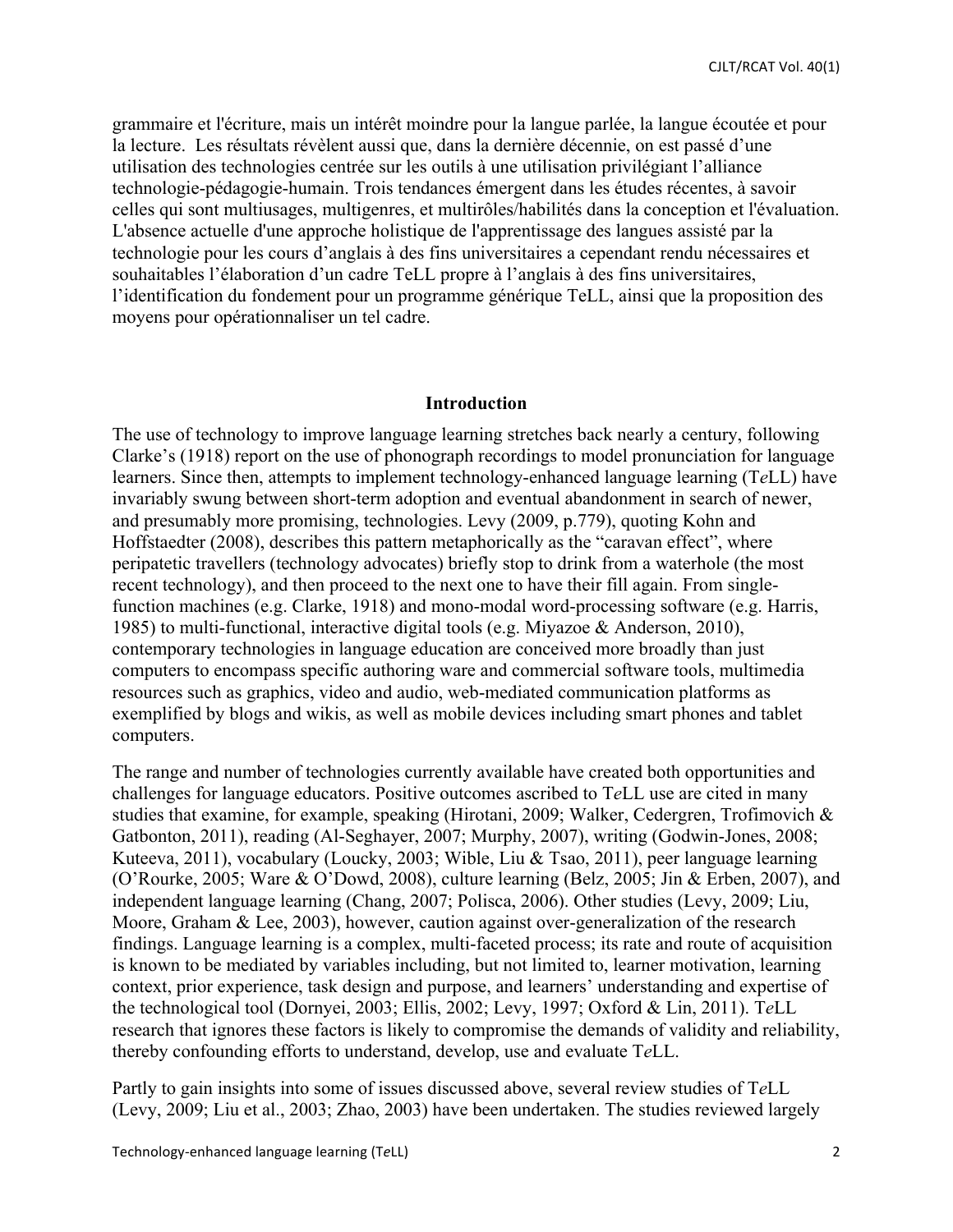acknowledged limited generalizability of findings due to the nature (small-scale, short duration) and pattern (exploratory, self-report, overlapping role of researcher, teacher and developer) of the research, while documenting overall favorable attitudes of users towards technology use. Reported enthusiasm aside, for effective technology-mediated language learning to occur, many language educators stress the need to "select and match tool to task" (Levy, 2009, p.777), to integrate technological learning strategy instruction into the curriculum of T*e*LL (Oxford & Lin, 2011), to design T*e*LL activities that create opportunities for meaning-driven linguistic input and output to achieve a communicative task goal (Chapelle, 1997), and to enhance awareness of the "pedagogical aspects of real classroom contexts" through additional T*e*LL research (Villada, 2009, p.385). While discussion of these and other issues is welcome, the multiplication and complexity of technological resources over the last decade has brought a new and challenging perspective to issues surrounding T*e*LL practice worthy of further scrutiny.

The purpose of this study is to seek evidence from T*e*LL practices as reported in recent studies in order to examine their potential relevance to the pedagogy and to the nature of approaches through which technologies might be incorporated into language curricula, assessment and instruction. One expected outcome of this study is to support and promote language educators' use of technology through timely and relevant data in the field. This study differs from previous works in three respects. First, for recency of developments, this study included only data-based T*e*LL research published between 2007 and 2011, as distinct from those during, for example, 1990-2000 (Liu et al., 2003), 1997-2001 (Zhao, 2003), and 1980-2005 (Villada, 2009). Second, only research studies published online were chosen because advances in technology have facilitated more efficient dissemination of research findings to audiences across settings than traditional print materials. Third, the selection of studies was confined to research that investigated technological deployment to support English – be it as a second, foreign, or additional – language learning, but not other languages. The fact that English is the language of globalization involving a billion non-native speakers (Hu, 2004) warrants a close inspection of the impact of technology use on the large number of stakeholders in English language education. In this paper, T*e*LL refers specifically to the context of English language learning and is discussed in relation to EAP courses.

This study aims to pursue three interlinked goals:

- 1. to analyse recent research (2007- 2011) on technology-enhanced English language learning;
- 2. to identify patterns of recent attempts in technology-enhanced English language learning environments based on studies identified in 1); and
- 3. to develop a principled framework for EAP-specific T*e*LL by drawing on the findings generated by 1) and 2).

This paper comprises six sections. The research method will be outlined next, followed by a description and analysis of the research results. The analysis will provide the basis for a proposed framework for embedding technology into EAP curricula, instructional input and assessment. This paper will conclude with suggestions for areas of further consideration.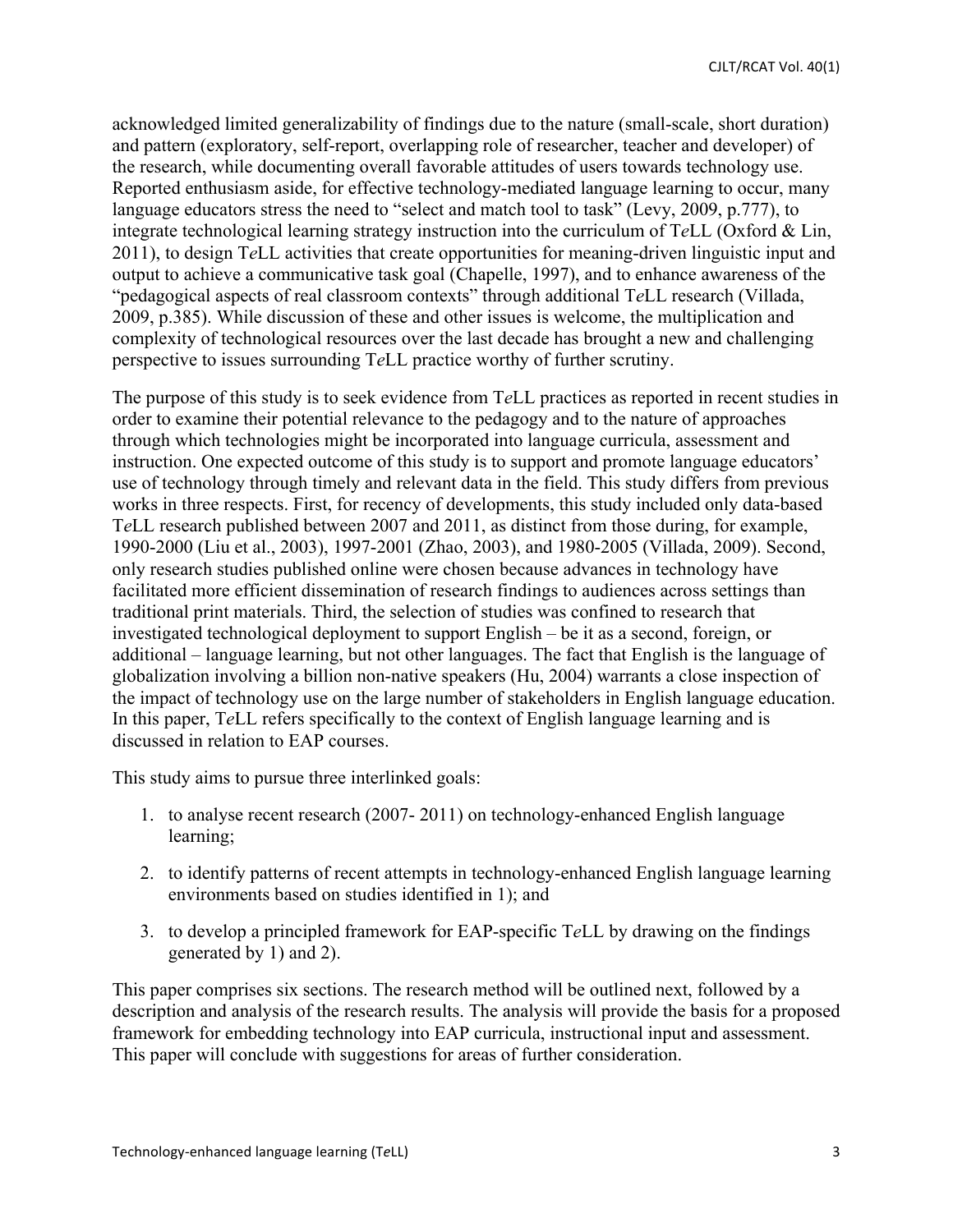## **Method**

## **Research Design**

Earlier studies highlighted the need to scrutinize closely "the pedagogical options for using technology in the L2 classroom" (Salaberry, 2001, p.51), and to "continue to reflect on pedagogy in technology-mediated language learning environments and assess the extended use and value" (p.779) of both older and state-of-the art technologies. Heeding this concern, this study primarily sought to examine patterns of recent attempts in T*e*LL use for evidence that informs existing and future pedagogical practices in EAP courses. The analysis concentrated on research-based studies yielding qualitative and/or quantitative data published between 2007 and 2011. The decision was motivated by our desire to present an update of the role of technology in language learning as documented in data-driven studies; non-research based studies involving mostly conceptual discussion and project descriptions and potential seemed less suited to the purpose of the study.

## **Data Sources and Procedures**

The identification of the journals from which to select studies for analysis proceeded through four stages. First, four characteristics of the journals suited to this study were identified: readership (impact factor as reported by the respective journals), access (online availability), research orientation (empirical evidence), and relevance (correspondence with the focus of this study). Second, a search through the *Education Resources Information Centre* (ERIC*)*, a widely used database by linguists and language educators that provides a rich source of published and unpublished materials, was conducted. Through expedient selection (Freebody, 2003), nine journals (Table 1) listed in ERIC that matched the four characteristics described above were chosen.

## Table 1:

| Journal                                          | <b>Impact Factor</b> |
|--------------------------------------------------|----------------------|
| 1. English for Specific Purposes                 | 1.358                |
| 2. TESOL Quarterly                               | 0.646                |
| 3. Language Learning & Technology                | 1.222                |
| 4. Language Teaching Research                    | 1.205                |
| 5. The Modern Language Journal                   | 1.299                |
| 6. The Canadian Modern Language Review           | 0.519                |
| 7. The British Journal of Educational Technology | 1.539                |
| System<br>8.                                     | 0.857                |
| Journal of Computer Assisted-Learning            | 1.25                 |

|  | Nine selected journals from which to identify relevant studies for analysis |  |
|--|-----------------------------------------------------------------------------|--|
|  |                                                                             |  |

Second, a keyword search using, for instance, "technology and language learning", was performed on each journal (Table 2). The search was limited by year (only publications between 2007 and 2011), document type (Word or PDF) and language (English only).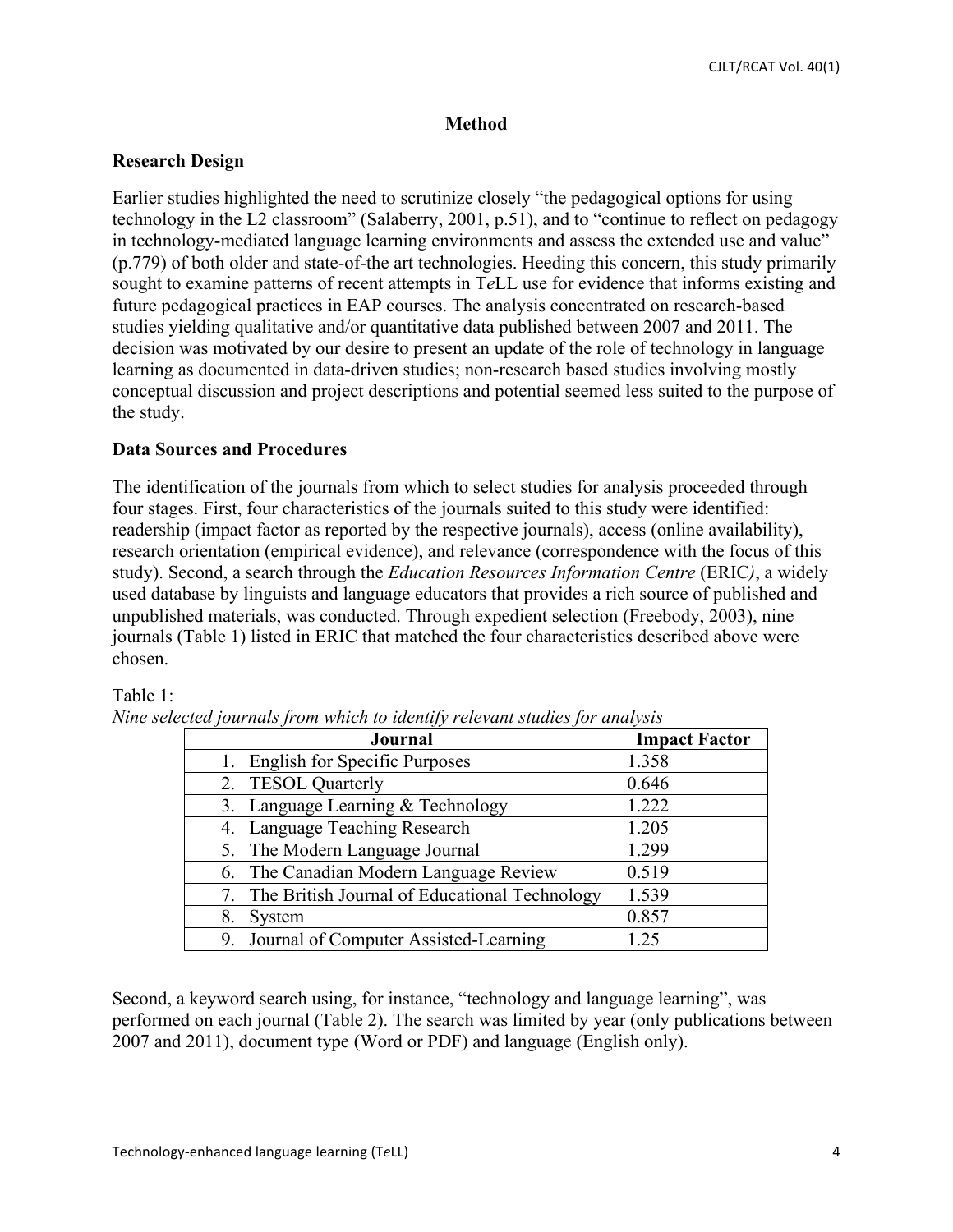| `able |  |
|-------|--|
|       |  |

| <b>Key Word Search</b>                            | heshiis of a keyword scaren in the nine sciecied fournais<br>No. of articles returned from each of the nine selected journals |                |                |                |            |                |                |                |             |
|---------------------------------------------------|-------------------------------------------------------------------------------------------------------------------------------|----------------|----------------|----------------|------------|----------------|----------------|----------------|-------------|
|                                                   |                                                                                                                               |                |                |                |            |                |                |                |             |
|                                                   | <b>ESP</b>                                                                                                                    | <b>TQ</b>      | <b>LLT</b>     | <b>LTR</b>     | <b>MLJ</b> | <b>CMLR</b>    | <b>BJET</b>    | Sy             | <b>JCAL</b> |
| Technology &<br>language learning                 | 81                                                                                                                            | 76             |                |                |            |                | 75             | 64             | 37          |
| Technology & English<br>language learning         | 81                                                                                                                            | 73             | 54             | 3              | 273        | 56             | 13             | 12             | 8           |
| Technology & second<br>language learning          | 73                                                                                                                            | 71             | 53             |                |            | 64             | $\mathbf{1}$   |                |             |
| Technology & second<br>language acquisition       | 43                                                                                                                            | 48             |                |                |            |                | 23             | 17             | 9           |
| Computer-assisted<br>language learning            | 9                                                                                                                             | 16             |                |                |            |                | 45             | 3              | 32          |
| ICT and language<br>learning                      | 3                                                                                                                             |                | $\mathbf{1}$   |                |            | $\overline{7}$ |                |                |             |
| Technology and EAP                                | $\overline{3}$                                                                                                                | $\overline{2}$ |                |                |            |                | $\overline{4}$ | 8              | 13          |
| Computer-assisted<br>English language<br>learning |                                                                                                                               | 15             | 18             |                | 5          | 14             |                |                |             |
| Computer-aided<br>language learning               |                                                                                                                               | $\overline{2}$ |                | 3              | 5          |                |                |                | 29          |
| Wiki & English                                    |                                                                                                                               | $\mathbf{1}$   | $\overline{4}$ |                | 10         | $\mathbf{1}$   |                | $\overline{2}$ | 10          |
| Blog & English                                    |                                                                                                                               | $\overline{4}$ |                | $\overline{3}$ | 38         | $\mathbf{1}$   |                | $\mathbf{1}$   |             |
| Internet                                          |                                                                                                                               |                |                | 24             | 216        |                | 3              |                |             |

*Results of a keyword search in the nine selected journals* 

Key: ESP – English for Specific Purposes; TQ – TESOL Quarterly; LLT – Language Learning & Technology; LTR – Language Teaching Research; MLT – The Modern Language Journal; CMLR – The Canadian Modern Language Review; BJET – The British Journal of Educational Technology; Sy – System; JCAL – Journal of Computer-Assisted Learning

Third, a detailed analysis of the returned studies was carried out. Four parameters were established for the selection of the studies:

- 1. Publication time between 2007 and 2011
- 2. Type of publication online
- 3. Language under investigation English as a second, foreign or additional language
- 4. Type of study researched studies

Essentially, studies that were non-research based and/or involved the investigation of languages other than English were rejected. Non-research based studies refer mainly to those that either describe the application of a technological device or discuss a theoretical framework, as distinct from those that seek empirical evidence through experimentation or observation in researched studies. A total of 78 studies were found to fall within the four set parameters, and consequently selected for inclusion in the analysis. The fourth stage concerned organizing the data under nine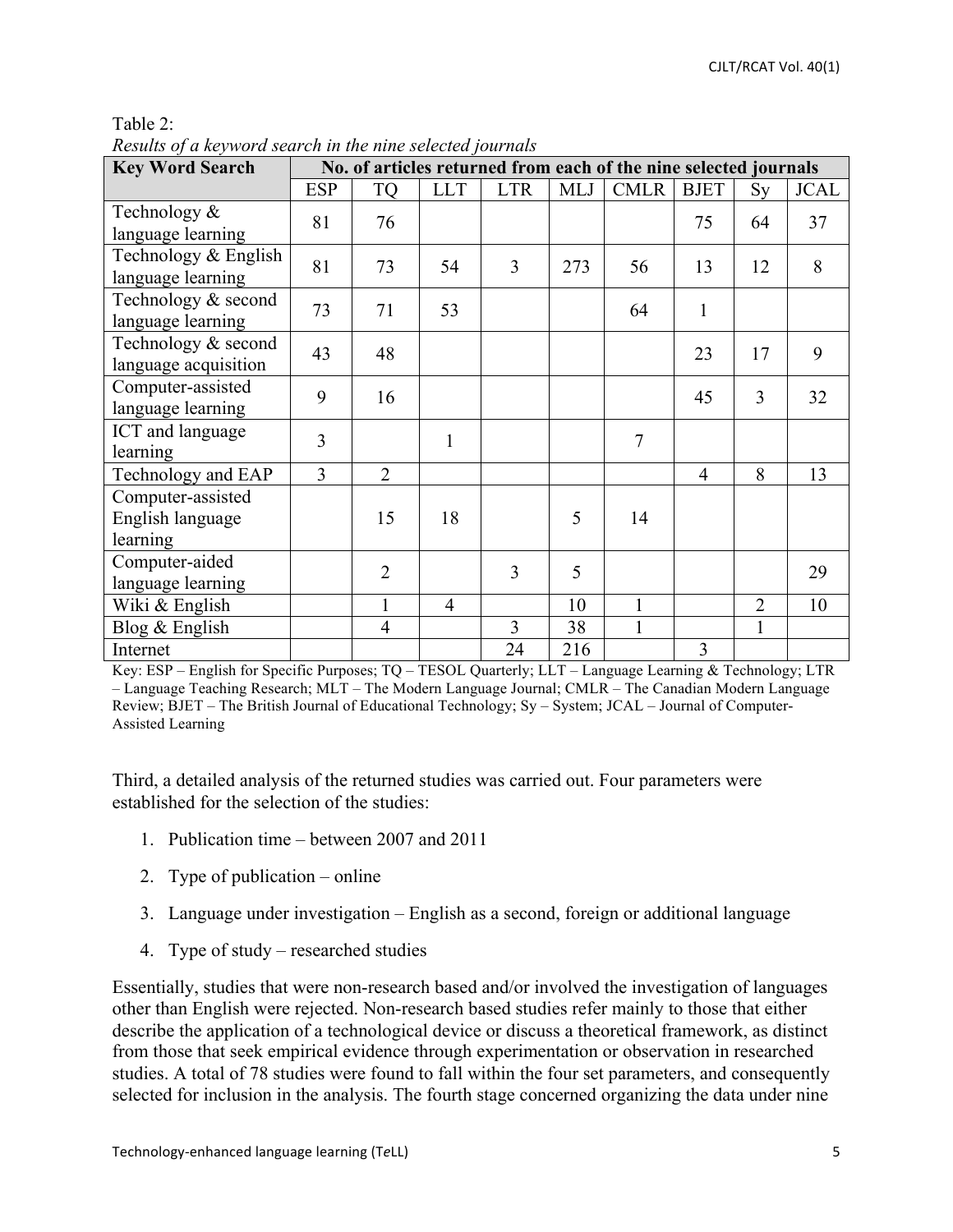headings: 1) site of study; 2) time or duration of study; 3) number and profile of participants; 4) software or tool used; 5) language area or skill under scrutiny; 6) key results; 7) strengths as reported; 8) limitations as reported; 9) recommendations.

#### **Limitations of This Study**

Three methodological shortcomings of the study deserve mention. The first is a lack of comprehensiveness in covering the major works in T*e*LL, given that the analysis sourced only 78 research-based studies from nine peer-reviewed journals. Additionally, it is reasonable to assume that the results would differ subject to whether a search was conducted through journals dedicated to T*e*LL alone or to language learning in broader contexts. Third, the analysis may suffer from bias because of its exclusion of studies that examined non-English foreign languages such as French, Spanish and German and of those published in languages other than English. However, the purpose of this study was not so much to construct a full chronological account of T*e*LL development as to sketch an update of T*e*LL practices that guide and inform current and future technology-embedded EAP pedagogy. As long as these limitations are acknowledged, this study offers instructive comparisons with prior research as well as reflections on future directions in the field.

A further point worthy of note is the way in which EAP is understood and re-negotiated in a changing academic landscape. EAP is generally defined as language research and instruction grounded in an understanding of the linguistic, socio-cognitive demands of academic disciplines to equip "students with the communicative skills to participate in academic and cultural contexts" (Hyland & Hamp-Lyons, 2002, p.2). More recently, the cultural dimension of EAP is highlighted in calls for creating courses that move beyond the practical concerns of language use to cover the interrogation of the social, political and historical sites in which communication occurs (see for example, Strain, 2013). In this study, EAP courses encompass broadly those that are offered in academic institutions to students studying English as a second or foreign language, targeting the development of discrete language skills such as vocabulary or writing, and/or discipline-specific communication within the academy and without. Essentially, communication is culture-bound, purpose-driven and multi-functional as participants assume different roles to realize the communicative intent of the event or process.

## **Results and Discussion**

The ensuing sections outline and discuss the key findings gleaned from 78 studies published between 2007 and 2011. The analysis is grouped into two categories: salient patterns and emerging trends.

#### **Salient Patterns**

Of the 78 studies (Table 3) analysed, 28 discussed technology use in vocabulary and/or grammar, 27 in writing or writing-related skills, followed by 10 in speaking, while four each explored listening and reading, three on independent language learning, and on two peer review and language proficiency. Where Liu et al. (2003) identified writing and reading skills as the two mostly frequently explored areas, evidence from this study suggests greater interest in vocabulary and grammar and writing, less on reading. Still far less well-represented are studies concerning speaking and listening, mirroring the pattern reported by Liu et al.(2003).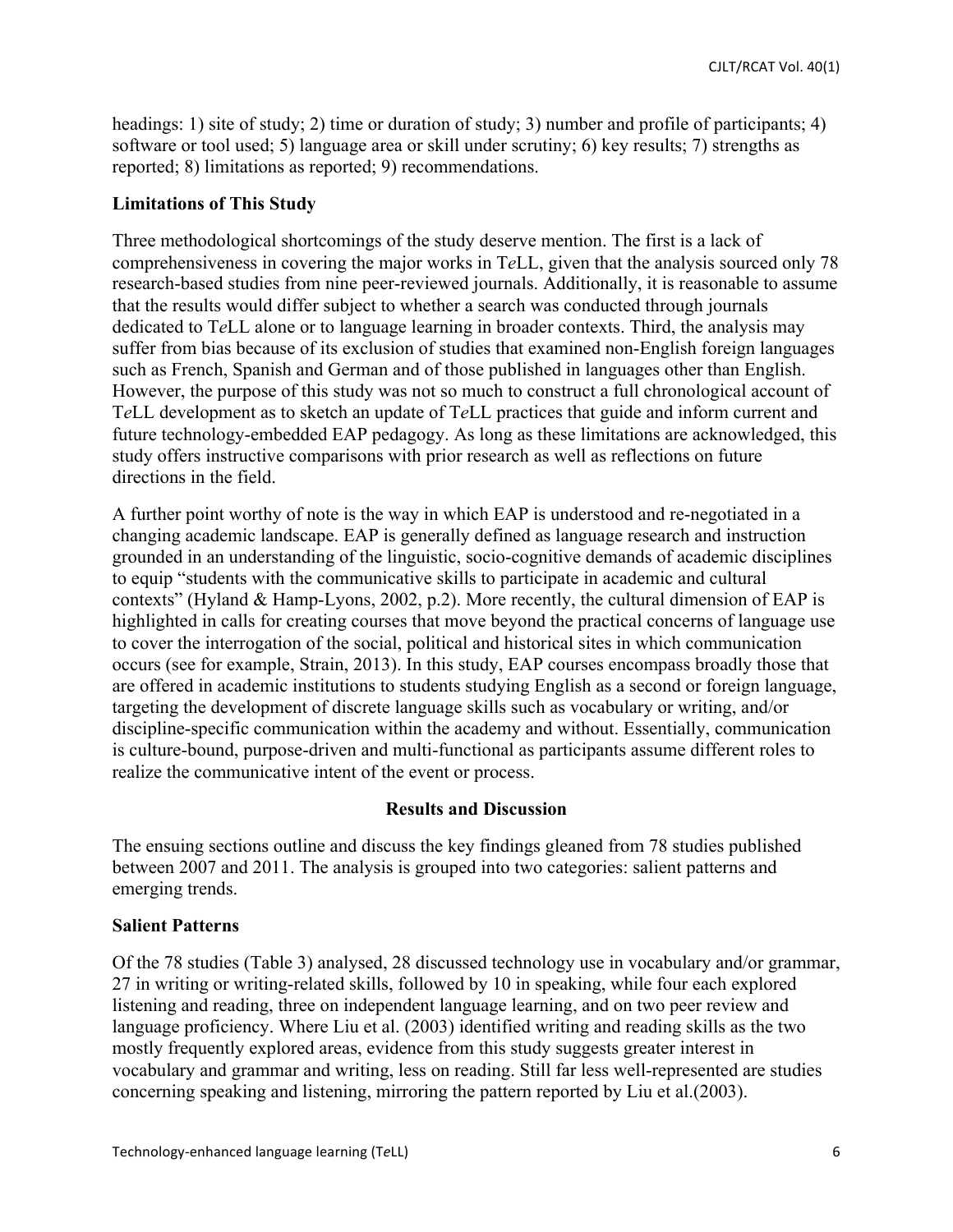| Journal                            | <b>Language focus</b>         | <b>Number</b><br>of Studies | <b>Technology</b>                      |
|------------------------------------|-------------------------------|-----------------------------|----------------------------------------|
| <b>English for Specific</b>        | Vocabulary,                   | 11                          | WordSmith; Corpus Builder              |
| Purposes (n=18)                    | grammar                       |                             |                                        |
|                                    | Writing                       | 5                           | Wikis; Concordancer; email             |
|                                    | Academic speaking             | 1                           | Corpus                                 |
|                                    | Listening                     | $\mathbf{1}$                | Corpus                                 |
|                                    | Writing                       | $\overline{4}$              | Corpus; Web-based automated writing    |
| <b>TESOL</b> Quarterly<br>$(n=9)$  |                               |                             | evaluation tools; keystroke logging    |
|                                    | Vocabulary,                   | 4                           | Corpus                                 |
|                                    | grammar                       |                             |                                        |
|                                    | Self-access learning          | 1                           | Self-access multimedia software        |
| Language Learning                  | Writing                       | 9                           | MSN Messenger; Automated writing       |
| & Technology                       |                               |                             | evaluation tools; Blackboard; Blogs;   |
| $(n=23)$                           |                               |                             | Wikis; Forums                          |
|                                    | Vocabulary,                   | 5                           | Video games; VocabTutor; Blackboard    |
|                                    | grammar                       |                             |                                        |
|                                    | Speaking                      | 4                           | Voice blogs; interactive software;     |
|                                    |                               |                             | Corpus                                 |
|                                    | Listening                     | $\overline{2}$              | Video listening tests; CALL            |
|                                    |                               |                             | Multimedia                             |
|                                    | Reading                       | $\overline{2}$              | Computer-generated visuals and         |
|                                    |                               |                             | feedback                               |
|                                    | Learner autonomy              | 1                           | Web 2.0; Digital video                 |
| Language                           | Writing                       | $\overline{2}$              | Web 2.0; Chat tool in WebCT            |
| <b>Teaching Research</b>           | Vocabulary,                   | $\overline{2}$              | Corpus; Computer-aided tool            |
| $(n=5)$                            | grammar                       |                             |                                        |
|                                    | Reading                       | 1                           | School Intranet; Blackboard            |
| The Modern                         | Grammar                       | $\mathbf{1}$                | Corpus                                 |
| Language Journal                   | Speaking                      | 1                           | Quest Atlantis; 3D virtual environment |
| $(n=2)$                            |                               |                             |                                        |
| The Canadian                       | Writing                       | $\mathbf{1}$                | Online Bulletin Board; WebCT           |
| Modern Language                    | Speaking                      | 1                           | EduSpeak                               |
| $Review (n=2)$                     |                               |                             |                                        |
| The British Journal                | Vocabulary,                   | $\overline{2}$              | SMS; Wireless technologies             |
| of Educational<br>Technology (n=6) | grammar<br>Speaking+ critical |                             | Online discussion forums               |
|                                    | thinking                      | 1                           |                                        |
|                                    | Speaking                      | 1                           | Skype                                  |
|                                    | Writing, reading,             | 1                           | Live broadcast of real-time classroom  |
|                                    | grammar and                   |                             | teaching                               |
|                                    | vocabulary                    |                             |                                        |
|                                    | Writing: meaning              | 1                           | Virtual learning community; online     |

Table 3: *Analysis of 78 TeLL research studies between 2007 and 2011*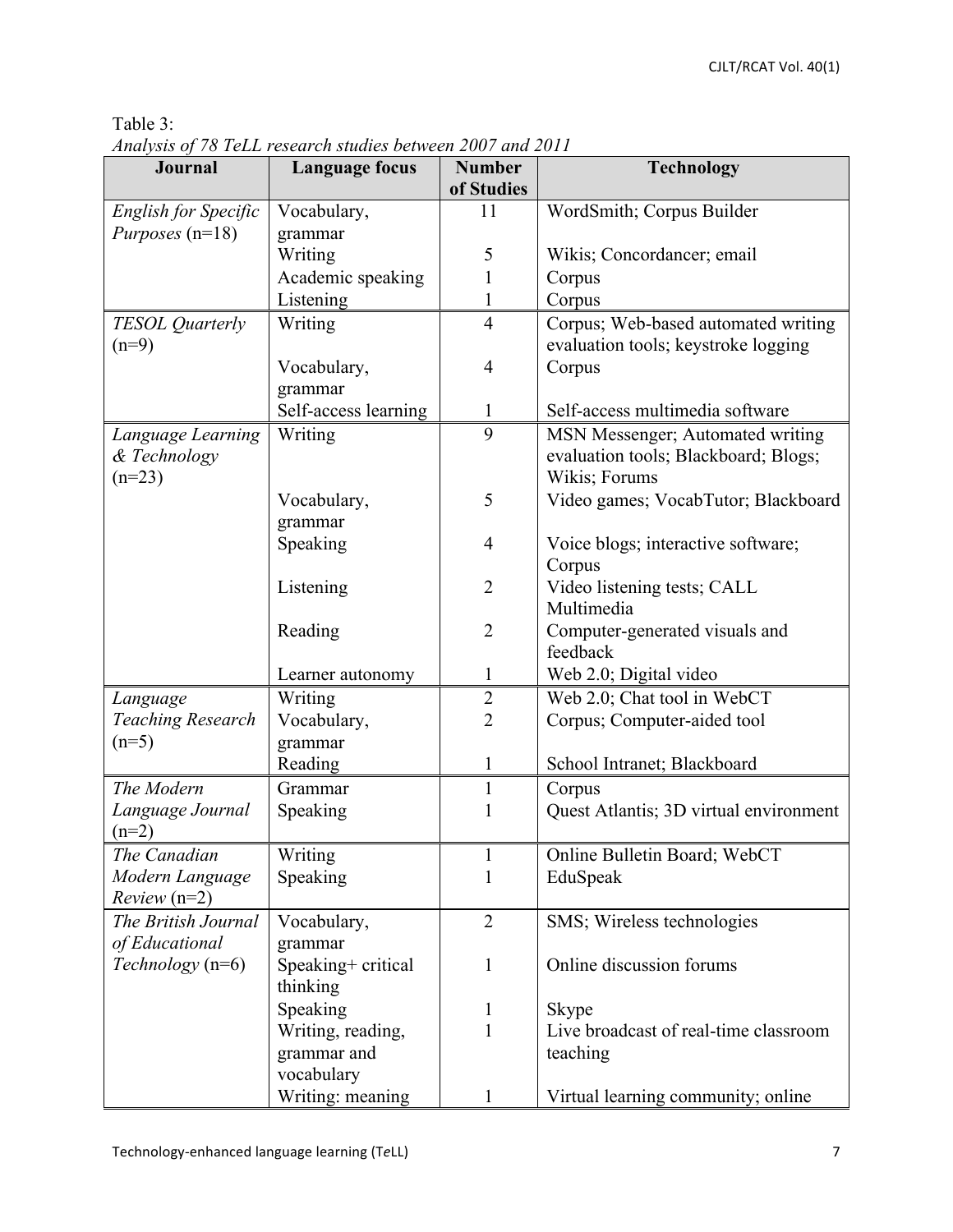|                   | construction         |                | interaction                         |
|-------------------|----------------------|----------------|-------------------------------------|
| System $(n=10)$   | Writing; Online text | $\overline{4}$ | Corpus; Enigma Plus; Forums; Blogs; |
|                   | reconstruction;      |                | Wikis                               |
|                   | Online writing       |                |                                     |
|                   | Vocabulary           | $\overline{2}$ | Corpus; Online test                 |
|                   | Effects of training  |                | <b>Blogs</b>                        |
|                   | on Peer Review       |                |                                     |
|                   | Reading              |                | Hypermedia documents                |
|                   | Speaking             |                | <b>CMC</b>                          |
|                   | Listening            |                | Video listening test                |
| Journal of        | Vocabulary           |                | Collocator                          |
| Computer-Assisted | Self-monitoring      |                | University Network – online course  |
| Learning $(n=3)$  | language learning    |                | management system                   |
|                   | strategy             |                |                                     |
|                   | Language             |                | Electronic pocket dictionaries      |
|                   | proficiency          |                |                                     |

The asymmetrical focus on vocabulary, grammar and writing appears to be the corollary of rapid advances in technology for language learning (Liu & Jiang, 2009; Walker, 2011a, b), coupled with growing empirical evidence linking knowledge of vocabulary (Ward, 2009) and/or grammar (Ellis, Loewen & Erlam, 2006) to language proficiency, with writing as a favored form of practice and assessment (Park & Kinginger, 2010).

The prevalence of corpus-informed research, especially the use of commercially developed corpora for academic contexts, seems to feature prominently in the analysis. Liu and Jiang (2009) explored the impact of integrating corpus and contextualized lexicogrammar in foreign and second language contexts. The British National Corpus and its condensed version, the BNC Baby, were selected for their study. Although their findings noted improvements in learners' command and understanding of lexicogrammar, challenges included learners' lack of familiarity and confidence with corpus search and analysis of corpus data, and the absence of "sophisticated search functions and capabilities in the existing corpus search engines" (p.70). Liu and Jiang concluded there should be correspondence between learning objectives, language proficiency, technological capacities, course design, and instructional approaches in corpus-based curricula.

Instead of lexicogrammar, Walker (2011a) sought to establish a collocational profile of 15 lexical items in business English using the Bank of English and British National Corpus that might contribute to learners' mastery of English. He found that "collocations are not simply arbitrary" and that "a corpus-based study of the collocational behavior of a word can identify the different meanings or uses of that word" (p.111). He (2011b) further argued that such corpus data would provide partial or full explanations of lexical collocations beneficial to teachers and learners. Corpus technology was also shown to be influential in academic writing development. Yoon (2008) claimed the use of the Collins COBUILD Corpus helped her students tackle linguistic problems in academic writing, and become more attentive to common usage and collocations in writing, while echoing concerns that successful corpus application and integration into a writing course would hinge on students' motivations and willingness, and teachers'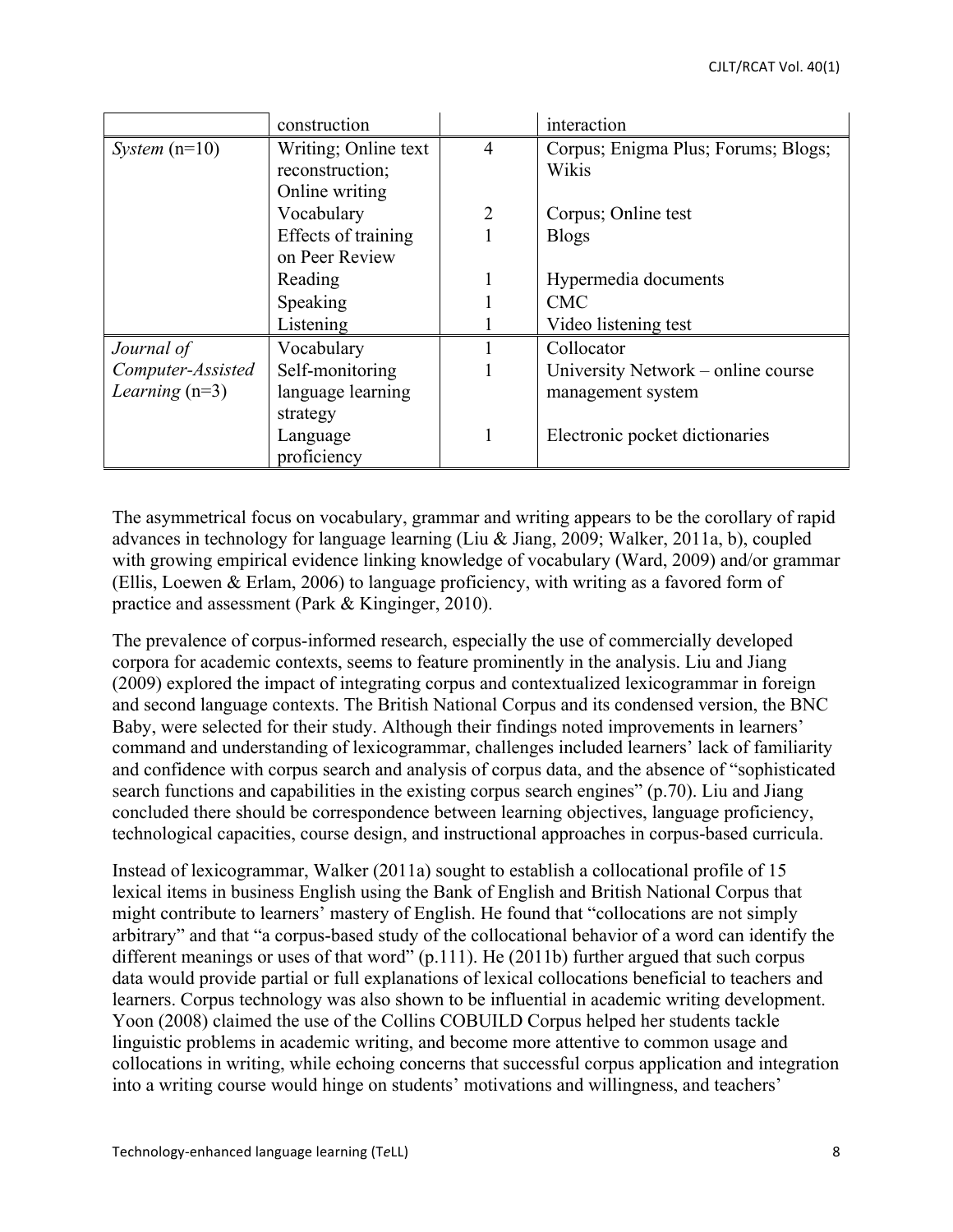understanding of how "the multi-faceted aspects of technology use…could facilitate or impede the individual students' L2 writing" (p.45).

Corpus technology aside, the results of the analysis reveal the deployment of wide-ranging courseware and software tools such as Blackboard, WebCT, and Web 2.0 (Table 3) for academic purposes, which is a possible consequence of the evolution and availability of high-quality technological educational resources over the last five years. This, in turn, can be said to account for the increasing adoption of commercially available software or tools, rather than selfdeveloped products, to enhance language learning, a pattern that differed slightly from one identified in Zhao's (2003) research. A pertinent example is the use of wikis and blogs to promote writing competence through collaborative efforts (Kessler, 2009), and to enhance reflective skills (Chik & Breidbach, 2011). At the same time, there is evidence in the analysis to suggest that major barriers to designing specific products to meet the pedagogical objectives of individual contexts are minimized through readily adaptable or amenable software programs. As an example, Chang and Kuo (2011) developed a specialized corpus for linguistic research and pedagogy, while applying the concordancing function of the computer software, AntConc3.0.1, for analysis and retrieval of rhetorical moves in research articles.

Additionally, the results of this study draw attention to four aspects that corroborate those in prior research (Levy, 2009; Liu et al., 2003; Salaberry, 2001; Zhao, 2003). First, evaluation of the pedagogical effectiveness of technological applications in language learning seems to rely mostly on surveys, questionnaires, and self-reports, often with a lack of convincing evidence showing whether or how language skills were improved. Another aspect is linked to the first where in many studies, the dual role of teacher-cum-researcher was believed to induce "experimenter demand effects" (Zizzo, 2010) on participating students, prompting questions of validity and reliability. Third, the dominant pattern of investigation remained that of a single technology on discrete language skills, leaving higher level processing such as critical thinking under-examined. Fourth, the duration of investigation of the studies analysed generally ranged from several weeks to a full semester, with the exception of a three-year longitudinal study (Miller, Lindgren & Sullivan, 2008); the short span generally failed to generate comprehensive data for systematic analysis that might illuminate the integration of technologies into language education.

Similarities to previous studies aside, evidence from the current analysis suggests notable exceptions, signaling emerging trends in T*e*LL, to be delineated next.

## **Emerging Trends**

The last decade has witnessed a shift of technologies from the periphery to the centre of language curricula, and in tandem, from a tool-centric view of adoption to one that recognizes the tripartite partnership of technology, pedagogy and human (Gruba & Hinkelman, 2012). Reflecting this change, T*e*LL research has moved from a concern with technological capabilities to effective use of technologies to encourage and support the language teachers and learners, the latter being a recurring theme that underpins two main strands of T*e*LL inquiry: design (development and implementation) and evaluation (review and revision). Evidence in the current analysis uncovers three emerging trends – multi-purpose, multi-genre and multi-skill/role – that characterize recent T*e*LL studies with a focus on design and evaluation. The discussion of each trend is illustrated below with an example extracted from the results of this study. These examples are not meant to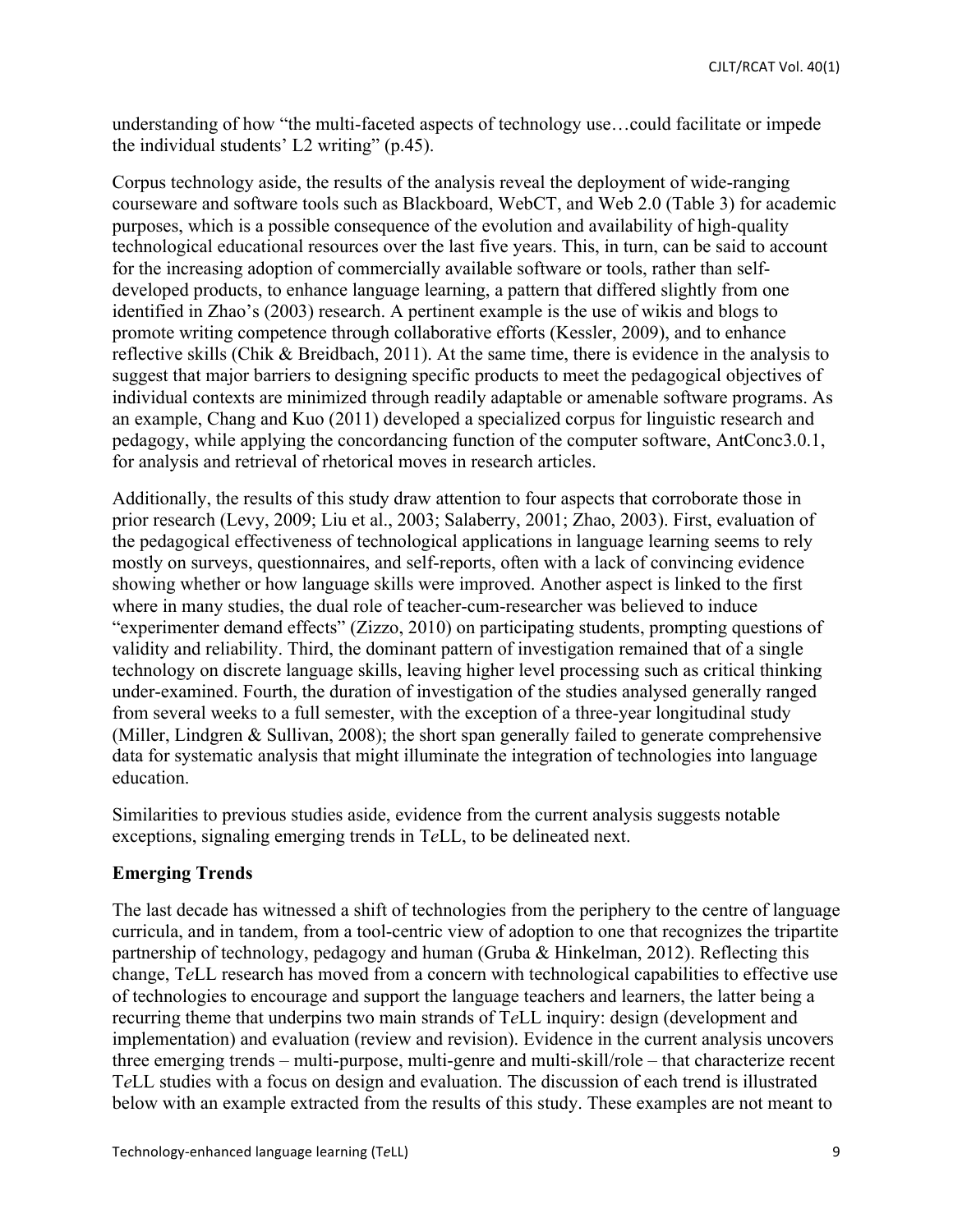be models. They may show successful outcomes as well as constraints of technology use. They fall within the broad definition of EAP courses as understood in this paper.

**Multi-purpose.** Much of the T*e*LL research in this study tends to explore technology use in the light of these three functions in isolation: first, as a research tool, with researcher-derived instruments that monitor the ongoing progress of individuals; second, as an instructional supplement that assumes some of the teacher's duties; third, as a supportive learning environment to provide resources for independent language learning or continuous learning unassisted by the teacher. There is, none the less, a noticeable trend in the analysis for the design and implementation of T*e*LL with multiple purposes in mind, yielding potentially useful data for the researcher, teacher and learner.

A longitudinal study by Miller, Lindgren and Sullivan (2008) exemplifies this multi-purpose approach. Their study involved 17 non-English speaking high school students in Sweden, with each participant required to compose one essay in English using the computer over a three-year period. A key objective of the study was to ascertain and understand how second language writers approached text production and how their production processes developed over time through computer keystroke logging. In their view, this tool represented a "versatile and unobtrusive means of data collection because the resident software records all keystroke presses and yet appears as a normal text editor" (p.436), thus minimizing interference and distortion associated with other observational methods such as think-aloud protocol.

Miller et al. argued that the keystroke logging in their study held promise of examining T*e*LL practice from a combination of three perspectives. For the learner, access to logfiles means that writers can develop increased recognition of the otherwise hidden cognitive processes that undergird their own language production and writing performance. For the instructor, keystroke logging gives information and insights that may have a bearing on student writing and instructional strategies. For the researcher, the flexibility of the tool makes it ideal for data collection and analysis, and additionally, for consideration of data-informed pedagogy to enrich language learning. Although statistical evidence from Miller et al.'s research did not include feedback from teachers ("an insider's story", according to Villada (2009, p.383)) and students ("a personal understanding of that specific technology's purpose and function", as Levy stated (2009, p.778)), their findings suggest the multi-purpose approach can be cultivated for profit in the field of T*e*LL.

**Multi-genre.** The growing popularity of web-based interaction (e.g. text messages, emails, forum discussions) has given rise to a new mode of communication termed "Netspeak", namely, a hybrid of speech and writing with "electronically mediated properties" (Crystal, 2006, p.51). Such properties are dynamic, Crystal explains, with "playful variations" introduced by users in an attempt to "capture the character of the electronic world, and to overcome the communicative limitations of its technology" (p.71). Crucially, Netspeak is a genre specific to online communication that entails users to have knowledge of and adopt conventions of oral and written discourse to their own communicative contexts. While discussion of Netspeak is recent and remains fluid, genre-based pedagogy to support second language writing development is well documented (Cheng, 2006; Hyland, 2003). Although small in number, a few studies in the current analysis reported efforts to explore emerging genres in web-mediated communication and their implications for language education. Miyazoe and Anderson's (2010) study represents an apt illustration of this multi-genre trend in T*e*LL research.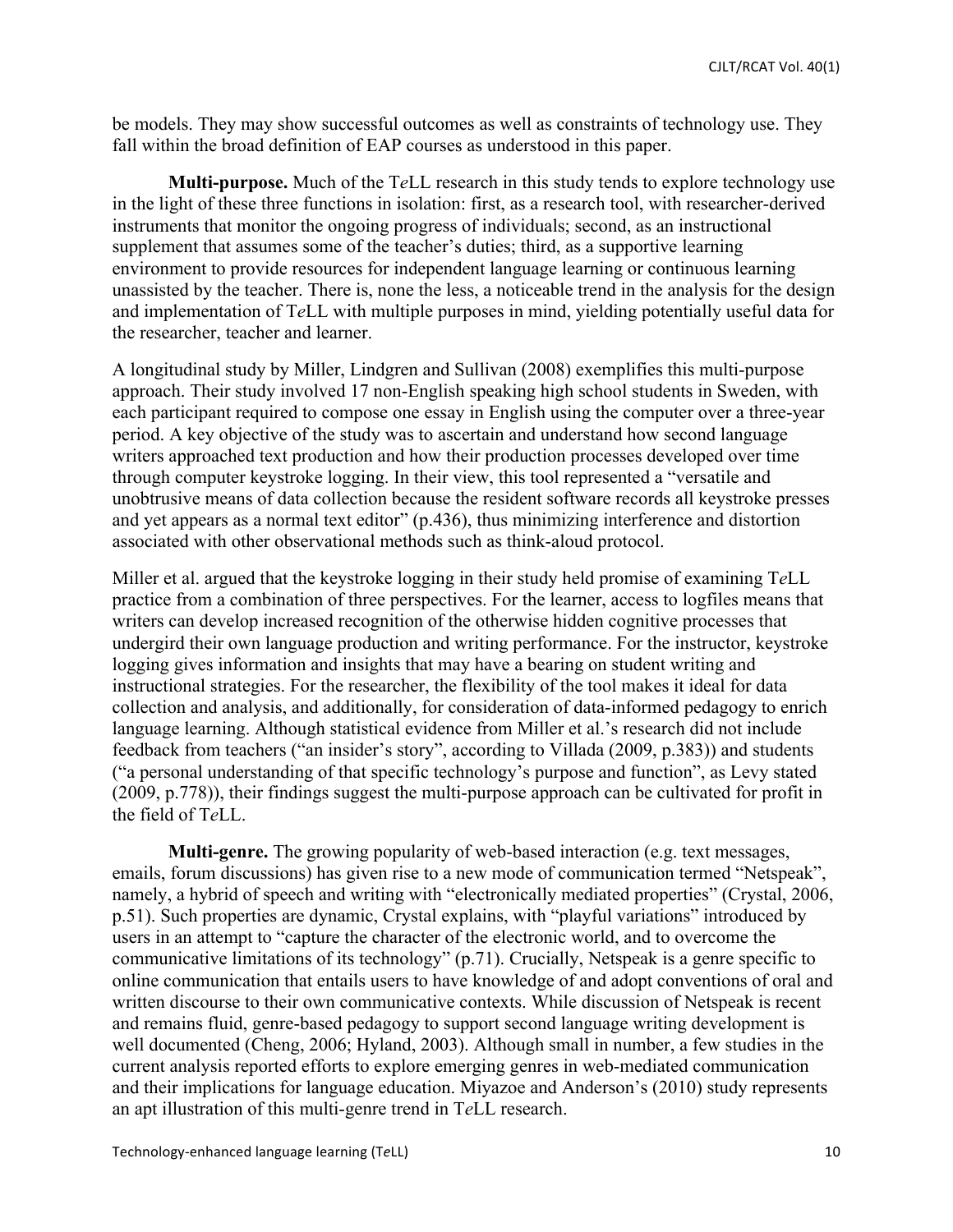Miyazoe and Anderson sought to examine the learning outcomes and university students' perceptions of the simultaneous use of three asynchronous online writing tools, namely, forums, blogs and wikis, in order to replicate real-life contexts in which these tools are used. They adopted a mixed method approach, gathering qualitative and quantitative data from surveys, interviews and text analysis for triangulation. Sixty-one second-year students in a Japanese university participated in this semester-long study, during which they were required to use English in forum discussions and optional blogging activities, with the exception of the wiki collaborative project involving translation from English to Japanese. According to Miyazoe and Anderson, qualitative text analysis of students' forum and wiki writings revealed discernible levels of differentiation in their writing styles, and general success of the tools in facilitating qualitative changes in the students' writing abilities. Although there was no explicit discussion of genre-based pedagogy in their study, it is apparent the nature and requirements of the three online writing tasks call for genre knowledge, among others, to fulfil communicative needs (Hyland, 2003). Their study is indicative of the potential of online interaction as a social activity in which student-initiated genre-sensitive language is produced to establish and maintain relationship in order to realize specific goals.

**Multi-role/skill.** Many curricular programs that seek to achieve the objectives of an overall well-rounded education would include considerations that make links with graduate attributes ranging from problem-solving skills to technology use, global awareness, critical thinking and language skills (Gruba & Hinkelman, 2012). It follows that how language skills can be demonstrated to underpin the development of such attributes becomes a critical issue for many educators. As seen in Table 3, the majority of the studies analysed appear to skew towards the investigation of a single language skill; those that discussed overall language proficiency, learner autonomy or higher level concepts occupy a small percentage. With growing emphasis on holistic learner development, efforts to reframe the paradigm for T*e*LL through pedagogies designed to energize the development of multiple skills, and concomitantly, role negotiation, can be discerned. Research by Zheng, Young, Wagner and Brewer (2009) represents one such example.

Zheng et al. analysed the user chat logs and other artifacts of an intercultural and interactive online game/learning environment for English language learning. Specifically, they aimed to explore the way in which avatar-embodied collaboration between native and non-native speakers of English supplied resources for English language acquisition. Four adolescent girls (two from China and two from the United States) were paired in two native and non-native speaking dyads over a ten-week period to complete tasks in an online multiuser virtual environment by means of avatar interactions and communication tools such as chat, bulletin board and email. The pairs collaborated to solve content-related problems in English as embedded in the game play. Their study viewed learning English as a sociocultural process characterized by negotiation and coinvolvement between participants as agents of change.

Based on the analysis of data collected from multiple sources (e.g. chat logs, emails, interviews), their study showed, through intercultural collaboration on problem-solving, participants successfully fulfilled the task goals during which emergent identity formation, meaning making, and language acquisition at both utterance and discourse levels occurred. Zheng et al. attributed this to participants' ability to use language "in a persistent form to collaborate in achieving a goal…[to] negotiate cultural identity as a byproduct of reaching a common goal…[and to] see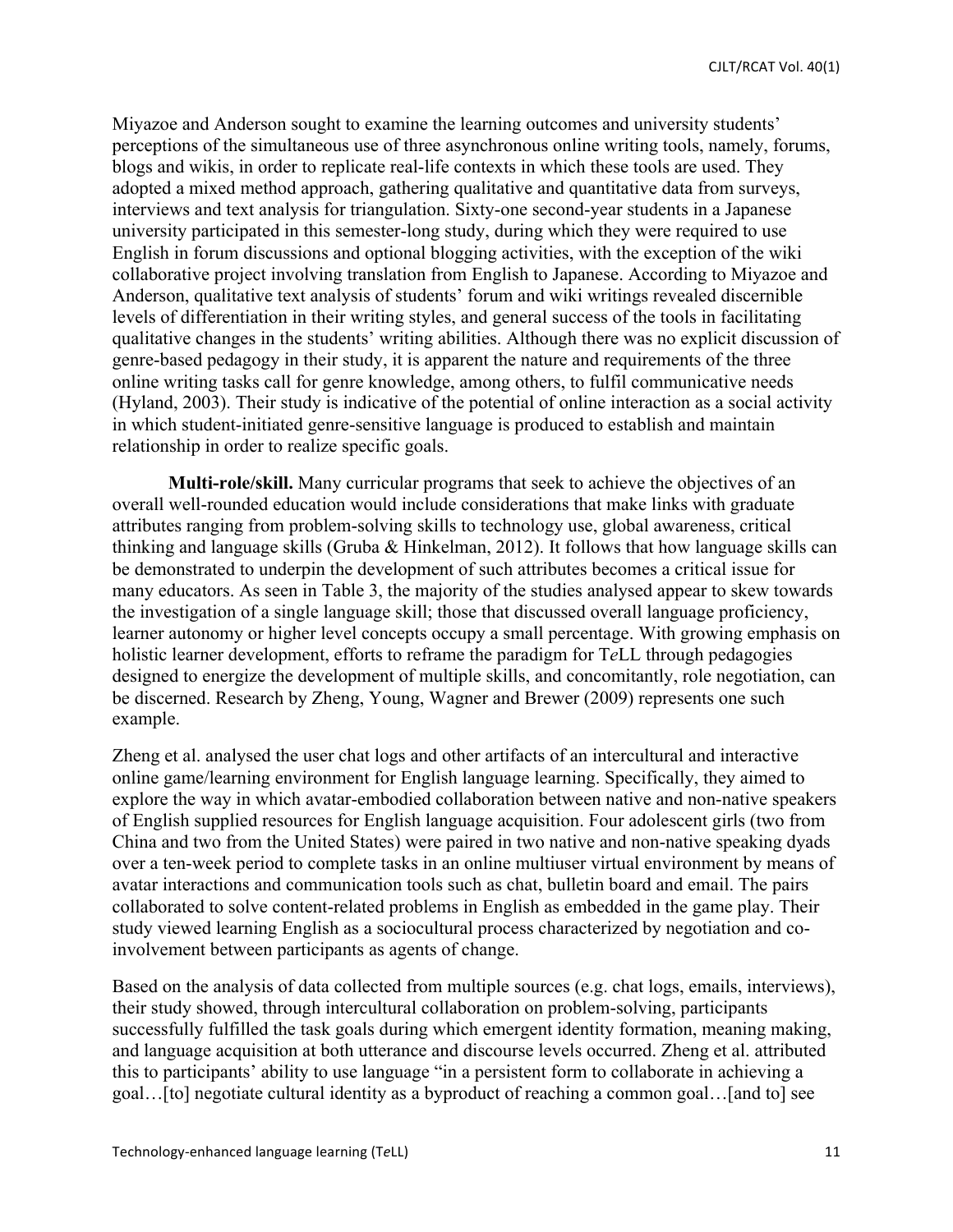other's perspective (p.502). They also noted negotiation for meaning between the two students in the dyad involved role shifts where control in the role of instructor hinged on one's content knowledge, rather than on language proficiency. In their view, avatar-based interaction helped create group affinity through drama and character bonding, thus imbuing language tasks with purpose and meaning.

Zheng et al.'s study hints at a possible approach to operationalizing the technology-pedagogyhuman alliance for the benefit of language education and holistic learner development. For technology, virtual environments hold promise of promoting identity formation and role negotiation that provide learners with multiple opportunities to use language and to obtain feedback on multiple levels in goal-driven, meaningful collaboration. For humans, especially language learners, a narrow view of language consisting merely of discrete grammar items is counterproductive. Rather, meaning (co-)construction entails communicative competence at multiple levels: grammatical, discoursal, and pragmatic. For pedagogy, language educators would profit from a wider conception of skills to encompass not just linguistic, but also cognitive and metacognitive abilities that facilitate problem-solving, critical thinking and collaboration crucial for an all-rounded education.

Drawing on the results of this study reported above, a principled framework is proposed next to help articulate and guide EAP-specific T*e*LL pedagogical choices and decisions. The proposed framework is currently adopted by an EAP course offered at an English-medium university in Hong Kong. Results obtained from this research are being analysed and will be the focus of a future paper.

## **A Principled EAP-specific T***e***LL Framework**

As noted earlier, recent T*e*LL studies tend to be multi-purpose, multi-genre and multi-role/skill in design and focus, underlining a shift of technology use from being a tool for information retrieval and instruction to one for empowerment of both teachers and learners. What is missing, however, is a holistic model for a T*e*LL program that engages the language learner on perceptual, cognitive and hermeneutical levels so that linguistic features of a language activity and process become a pragmatic challenge of sense-making – the essence of communication. From this perspective, T*e*LL situates the language learner in an ecology of needs and purposes that serves to imbue the communication process with meaning and direction. This lends support to the call for "new pedagogical paradigms" for EAP education in digital realms that equip learners with new literacies and skills required for successful integration into specific communities of practice (Kuteeva, 2011, p.44).

The following sections thus propound a principled framework to reconceptualize T*e*LL for EAP pedagogy and EAP practitioners. Our framework drew inspiration from published works in sociolinguistics and cognitive linguistics (Kotov, 2002; Kristiansen, 2008; Oatley, 1996). Such works shaped the conception of our framework in three respects. First, as with all language use, EAP is a socially produced category that is negotiated and accomplished in social relationships. Second, EAP learners are active interpreters and modifiers in the way they relate to and interact with others and the environments. Third, environments mediated by technology create opportunities for developing socio- and meta-cognitive abilities and for constructing and transmitting cultural knowledge through linguistic acts. Our framework follows three steps (Fig. 1): 1) identifying a key principle that underpins a generic T*e*LL program; 2) developing a T*e*LL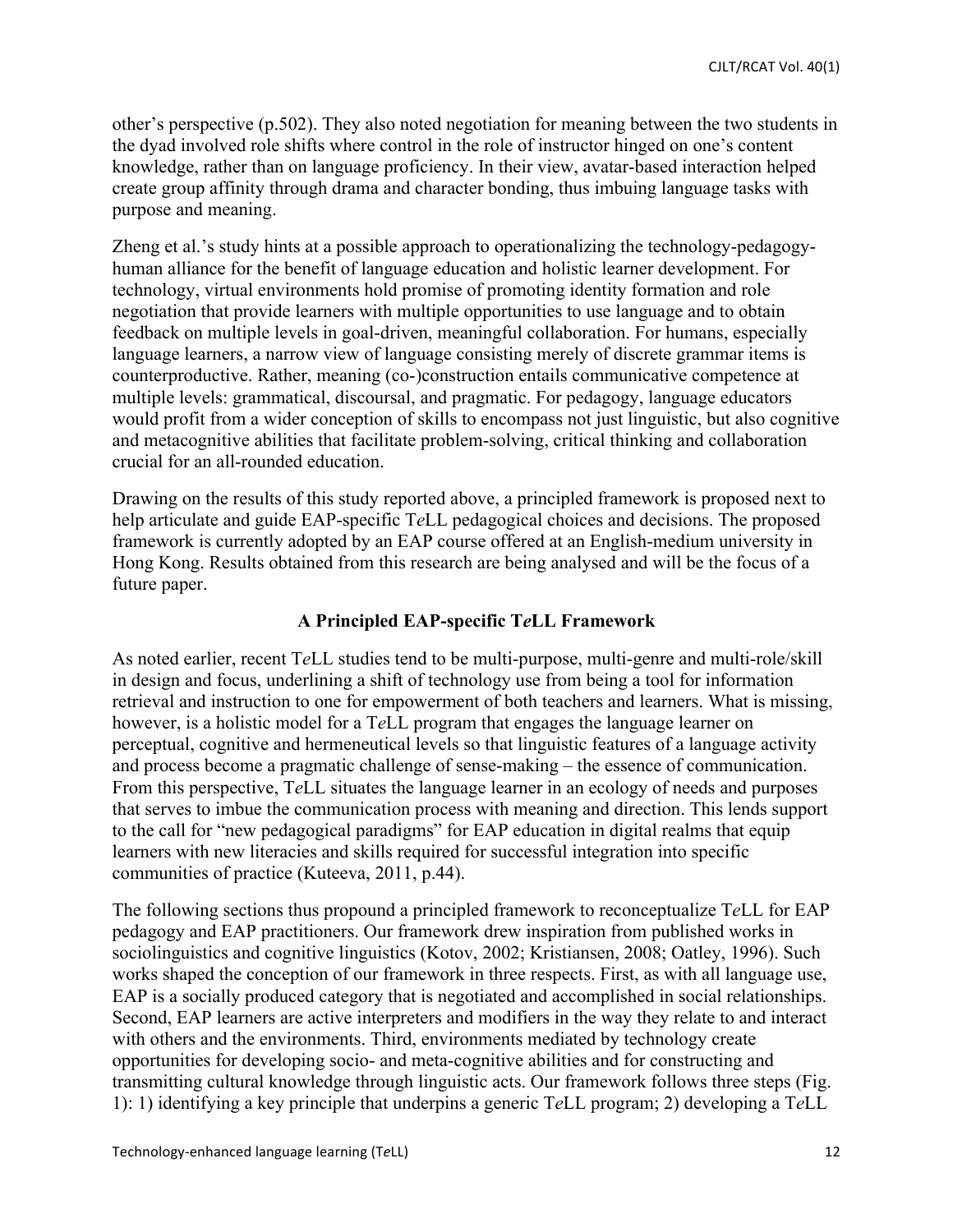framework specifically for EAP courses; and 3) operationalizing an EAP-specific T*e*LL framework.



*Figure 1.* A principled TeLL framework for EAP courses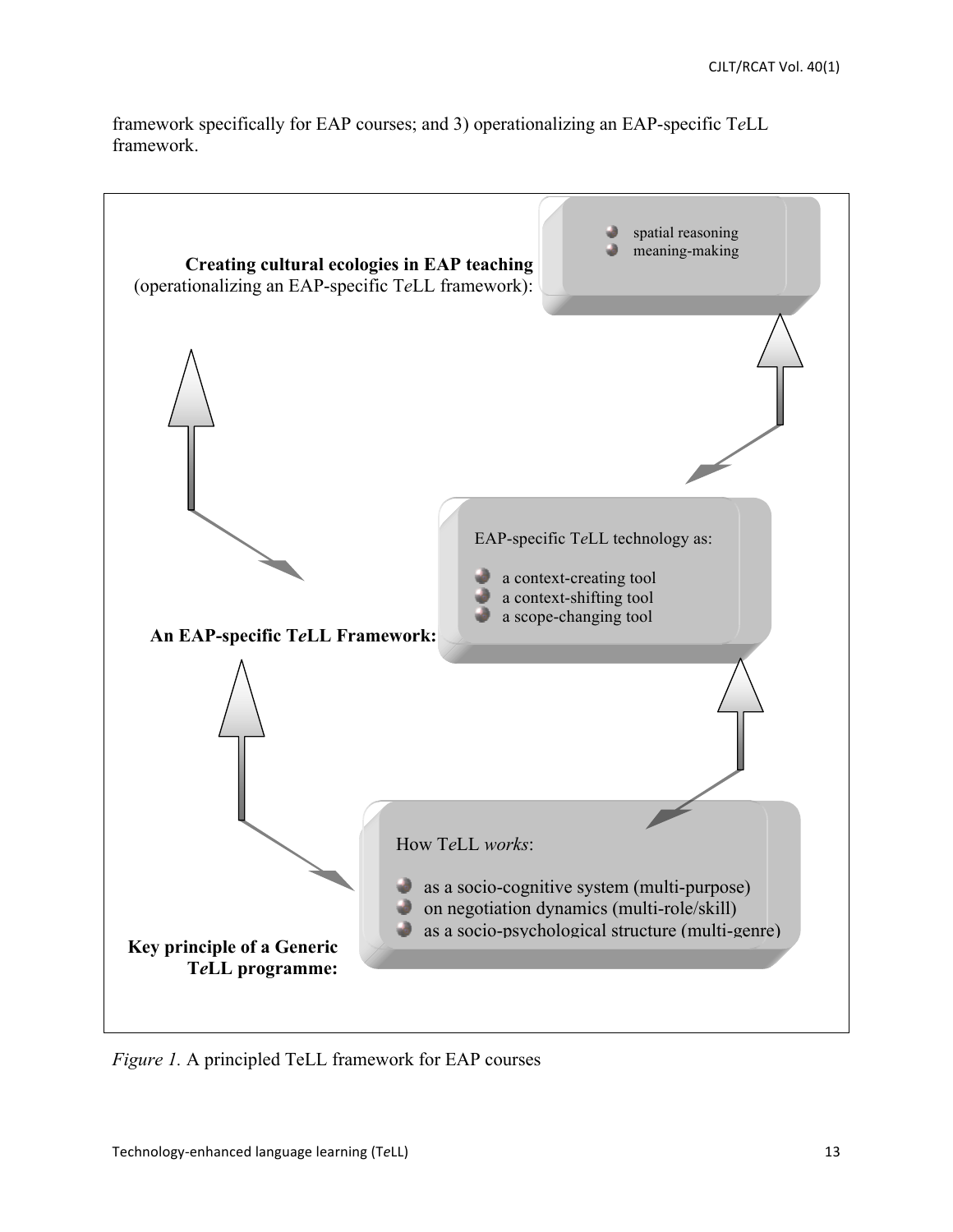## **Identifying a Principle for a Generic TeLL Program**

T*e*LL's main pedagogical challenge for language practitioners who operate in a conventional course setting resides not only in the fact that a culture and a social system has been brought into a classroom, but that such a socio-cultural dimension is condensed in a technology whose design is based on social cognition (Boland, Tenkasi & Te'eni, 1994; Orlikowski, 2002). The challenge of a T*e*LL teaching and learning process has become that of a mastery of a socio-cultural task. To address this challenge, we need to identify a key principle of T*e*LL that encompasses three key features, with each corresponding loosely to the three emerging trends identified in this study: 1) T*e*LL needs to work *as a system* that models a situation**:** each T*e*LL feature is not only a part of a system, but a model of a socio-cognitive system involving purpose-driven practices (*multi-purpose*); 2) T*e*LL has to operate on *negotiation dynamics*: learning in T*e*LL occurs when a learner negotiates an electronic environment that is created out of an information system modeled on not only language use, but also human cognition which assumes the form of a social situation. The merit of T*e*LL is one which condenses and expands human cognitive processes; during such processes the learner needs to draw on a range of skills and to assume multiple roles (*multi-role/skill*); 3) T*e*LL needs to work *as a socio-psychological structure* that is created out of cultural dynamics of communicative events that demand the learner's knowledge of different genres (*multi-genre*) (Baloglu, 2000).

Crucially, T*e*LL re-constructs teaching and learning in terms of a communicative event that runs on social cognitive processes. Such an instructional and learning process engages participants in terms of negotiation dynamics, namely, meaning, as learners seek to make sense of and master a medium (or a technology) and a situation through language. Technology in this case represents environments that are constructed and re-constructed and the process is both cognitive and socioepistemic (Farini, 2009). In order to identify a tool appropriate for this process, the user needs to understand *what* the tool is for and *what* it does; in the process of using such a tool, the tool and its user and the *situation* become one: the tool as an extension of the user in mastering a situation. How this shapes and informs a T*e*LL framework for EAP is examined next.

#### **Developing an EAP-specific TeLL Framework**

For EAP courses, it is important for teachers to think of T*e*LL as a hermeneutic tool, i.e., interpretation and re-construction (Butler, 1998), and to conceive of T*e*LL's powerful dynamics as a medium. Each part in T*e*LL interacts with other parts as systems, which means that EAP teachers cannot work with T*e*LL parts in isolation. Communication is where parts or segments work as communal entities (Hecht, 1993; Winter & Taylor, 1999), which is what language is in the first place before it is analytically broken up into discrete items in pedagogical approaches not grounded in a communicative process. EAP-specific T*e*LL teachers, however, are those who re-interpret language firstly as the subject matter of a course and classroom processes, and secondly as communication, and regard T*e*LL as a communication and human system. EAP-specific T*e*LL, in this sense, embodies an overarching principle that re-conceptualizes technology as:

• a *context-creating tool*: T*e*LL is modeled on language performances as a human system; hence teachers and students who work with T*e*LL as participants in communication are engaged in behavioral terms; such behavior defines and redefines contexts as meaning (Dey, 2001).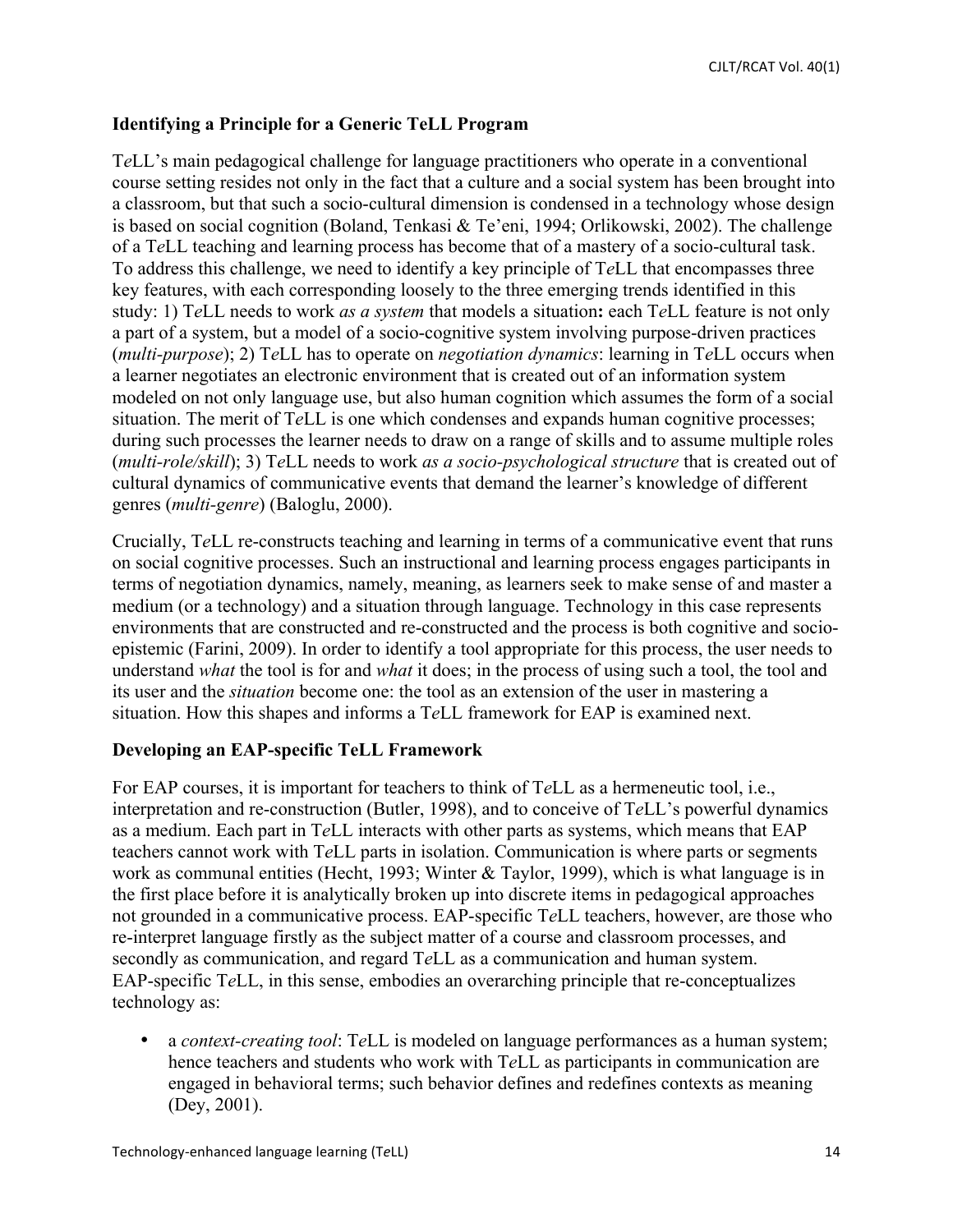- a *context-shifting tool*: As contexts are created and re-created, roles, and concomitantly, identities, are redefined not only as human participants, but also as objects such as the course environment. A community in effect emerges as communication and meaning is created; what emerges out of the local features of a communication process is modeled on and generated by a T*e*LL program. Different socio-cognitive orders also emerge; so do language processes that are enacted and embodied in T*e*LL as information systems (Xu, Kemeny, Park, Frattali & Braun, 2005).
- a *scope-changing tool*: For the aforementioned reason, scope which emerges from a linguistic and cognitive order is expanded by T*e*LL's communicative dynamics. This is a matter of both collapsing boundaries, as well as transforming cognitive and affective orders. With T*e*LL, both teachers and learners are situated in a community that is brought about by language.

It is worth noting that each one of the above works as a block in culture-building (Shneiderman & Rose, 1997). What T*e*LL ushers into a classroom is nothing less than a culture in terms of a cognitive space and a temporal and spatial order that not only eliminates physical confines, but is built on language principles as a socio-cognitive system (Kristiansen, 2008), where information, i.e., an ecology, or a communal entity, embodied as a social practice, arises from and serves negotiation dynamics (Star & Ruhleder, 1996). Technology as a tool is one that enables humankind to re-negotiate time and space and hence a social and cognitive order is accomplished. T*e*LL in this sense constructs for the EAP teacher a cultural ecology out of any language items that are to be 'taught', as learners are engaged as participants in such sociocultural space and fields that reside in language. The next section describes ways of operationalizing this framework to construct a cultural ecology out of language tasks.

## **Operationalizing an EAP-specific TeLL Framework**

In our framework, EAP tasks are those which foster 1) spatial reasoning, and 2) meaning-making in creating a cultural ecology via linguistic acts.

First, spatial reasoning: spatial reasoning emerges from learners' negotiation with a medium. Learners in a technology-mediated environment find themselves manipulating discursive objects that interact in a systems sense, which means that T*e*LL participants have to relate items in terms of a meaning that they construct out of the technology components. In fact, what emerges is an ecological thinking and it is in this sense that a T*e*LL environment is more engaging than a classroom: not only does a T*e*LL environment accentuate meta-cognitive thinking (managing an environment), it also creates meaning and significance that is personal and individual (managing personal meaning in an alien environment) for the learner. Learning occurs as the learner makes efforts to generate and integrate knowledge in a T*e*LL environment where both explicit and implicit learning tasks are embedded. Learning, in other words, comes from a construction of personal meaning and knowledge (Levinson, Kita, Haun & Rasch, 2002).

Spatial reasoning and an ecological thinking are especially important for EAP, given the shifting paradigms that see academic literacy as mastery of not just reading and writing skills, but also cultural knowledge required to frame messages in ways that align with specific cultural and institutional communities (Hyland & Hamp-Lyons, 2002). T*e*LL learning occurs when a learner creates a mental and cognitive (spatial) model of an environment out of such tasks that are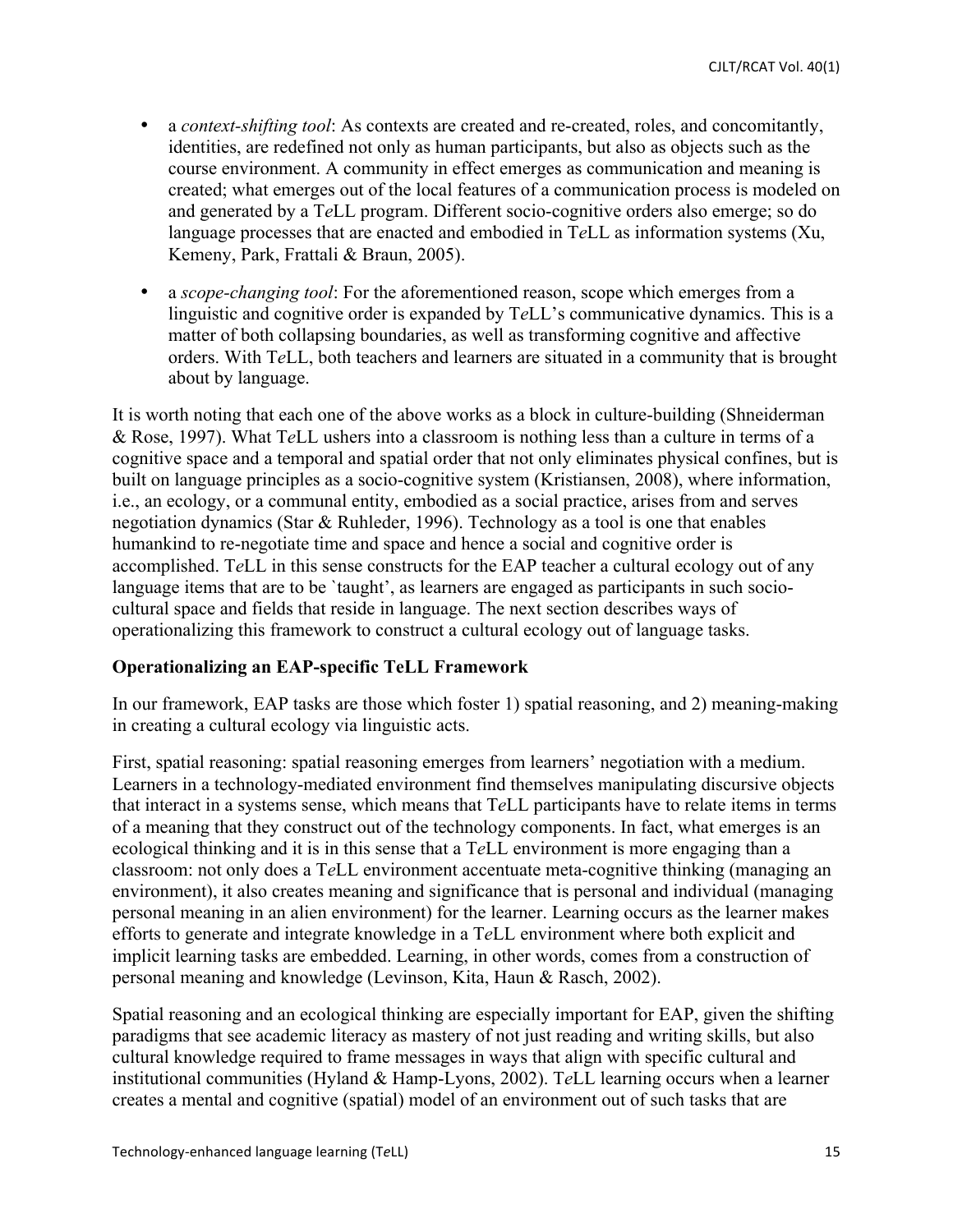embedded in it. Learning items in T*e*LL are presented in terms of occasions that call for social action. The T*e*LL experience becomes a creative one that taps into a learning instinct that is traceable to its evolutionary origins (Atick, 1992; Oatley, 1996).

Second, meaning-making**:** T*e*LL works as learners configure socio-cognitive models out of language as a biological and existential need for meaning or communication with an environment. What in effect is created is a semiosphere out of discrete language items and tasks. The issue of meaning here is a matter of not just management and interpretation but strategies and strategic values, because at issue in a semiosphere is a biological being's level and success of engagement for growth. In fact, the challenge of an EAP-specific T*e*LL task is an understanding of learners as agents of change in an environment via technology; one such challenge pertains to language use. Language, in this sense, is situated in a global perspective of human evolution, a perspective which opens up opportunities for the language learner and teacher to access the rich resources of human learning and evolution in a classroom (Bielenia-Grajewska, 2009) mediated by technology.



*Figure 2.* Articulating and implementing the three steps of the proposed T*e*LL framework in an EAP course

Key (Superscript  $1,2,3$ ) Step 1- *Identifying a principle for a generic TeLL program* Step 2 - *Developing an EAP-specific TeLL framework* Step 3 - *Operationalizing an EAP-specific TeLL framework*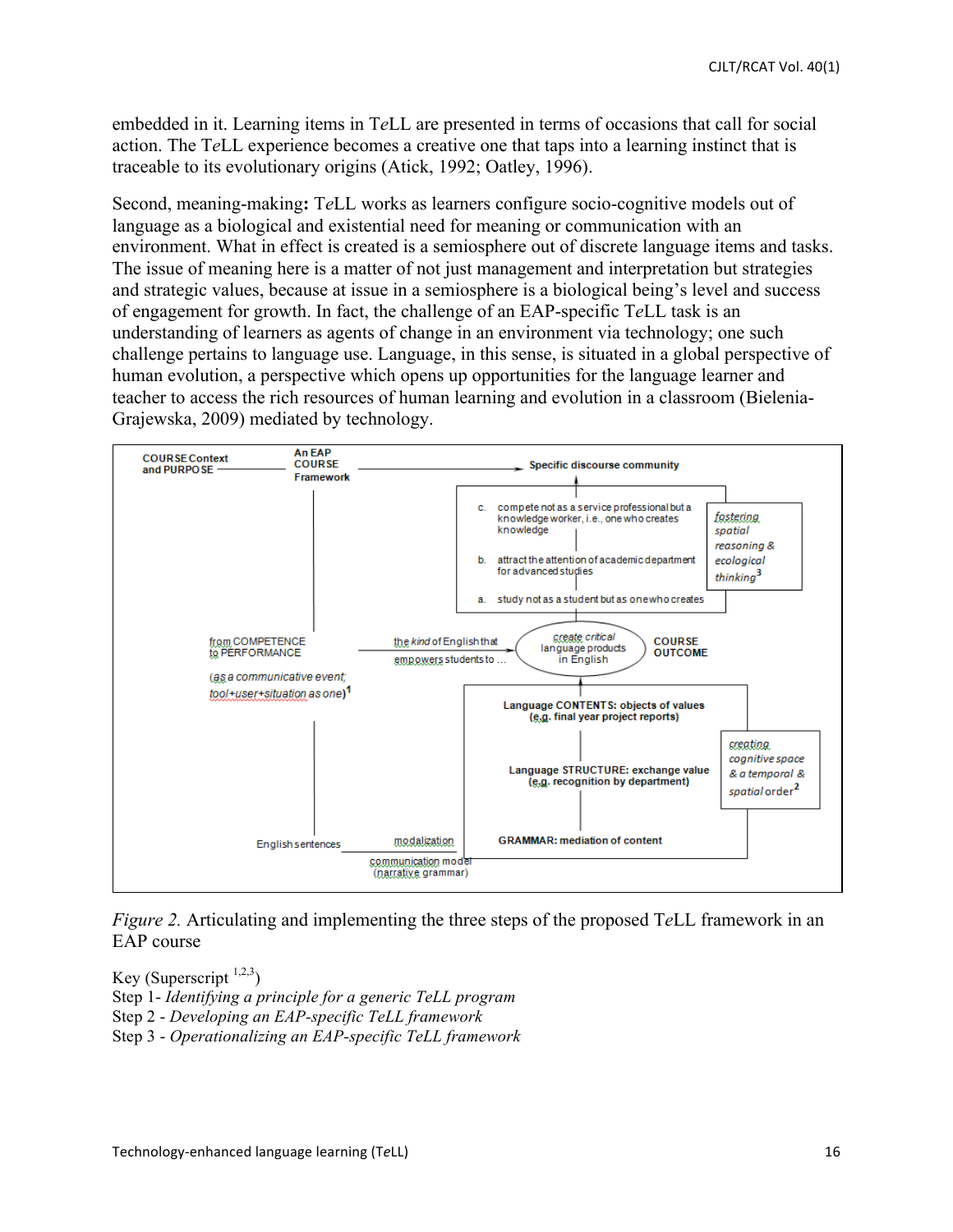Most importantly, EAP learners do not just learn grammar or how grammar works in writing or reading, but develop a knowledge of how grammar as language in communication works in one's construction of meaning and knowledge in an environment; grammar is that which enables one to succeed in an ecology of socio-cultural practices. Given the semiotic nature of such a process, a T*e*LL program engenders an electronic space and time that is only limited by the imagination and keenness of the learner. The learner is the key; cognition is the field of play and T*e*LL is a human technology (Bateson, 2000; Kotov, 2002).

Figure 2 shows one possible way in which the three steps proposed for the T*e*LL framework (Fig. 1) can be articulated and implemented in an EAP course.

As seen in Figure 2, an important principle for the EAP-specific T*e*LL program (Step 1) is to move away from constructing an EAP course as little more than an exercise concerned primarily with the teaching of language skills. Instead, such a course can be an intellectual site of inquiry that helps understand and refine not just *what* language to use (competence), but also *how* and *when* to produce it (performance) to gain membership into their specific discourse communities. When students see language contents and structure, as mediated by grammar, as objects of value that can generate rewards (e.g. external recognition), their engagement with assigned readings or assessment tasks sharpens their awareness of the systematic workings of cultural institutions in their learning (Step 2). Integrating technology into such a course also creates the cognitive and temporal space needed for critical analysis that shifts technology from a role of unquestioning acceptance to one of strategic deployment (Kiefer, 2013), with students as critics rather than as consumers of technology. Spatial reasoning supports students' efforts in evaluating their own language products in terms of linguistic abilities, technological skills, and social achievements, i.e., the extent to which disciplinary recognition is bestowed on their products (Step 3). Such efforts demonstrate students' socio-cognitive awareness of themselves as co-creators of knowledge, and as producers of language as a means of extending thinking and formulating ideas beyond the academy.

## **Conclusion**

This study has reviewed recent T*e*LL research and identified patterns of recent attempts in T*e*LL environments. Salient patterns reported in the analysis included rising interest in vocabulary, grammar and writing, whereas studies concerning speaking, listening and reading were less wellrepresented (Liu et al., 2003). Corpus-informed research featured prominently, too, probably due to the availability of commercially developed corpora (Liu & Jiang, 2009). Our analysis has also revealed a shift from a tool-centric view of technology use to one that emphasizes the technology-pedagogy-human alliance in the last decade (Gruba & Hinkelman, 2012), noting three emerging trends in recent T*e*LL studies, namely, those that are multi-purpose, multi-genre, and multi-role/skill in design and evaluation. The lack of a holistic approach to T*e*LL for EAP courses to date, however, has made it necessary and desirable to develop a framework to reconceptualize technology as a context-creating, context-shifting, and scoping changing tool, and to re-frame T*e*LL as a socio-cognitive system, a dynamic infrastructure for negotiation, and a socio-psychological structure (Fig. 1 & Fig. 2).

Two main contributions accrue from this study, despite the methodological limitations noted earlier in this paper. First, this study has provided timely and relevant data for EAP educators interested in implementing technology-enabled EAP curricula, assessment and instruction that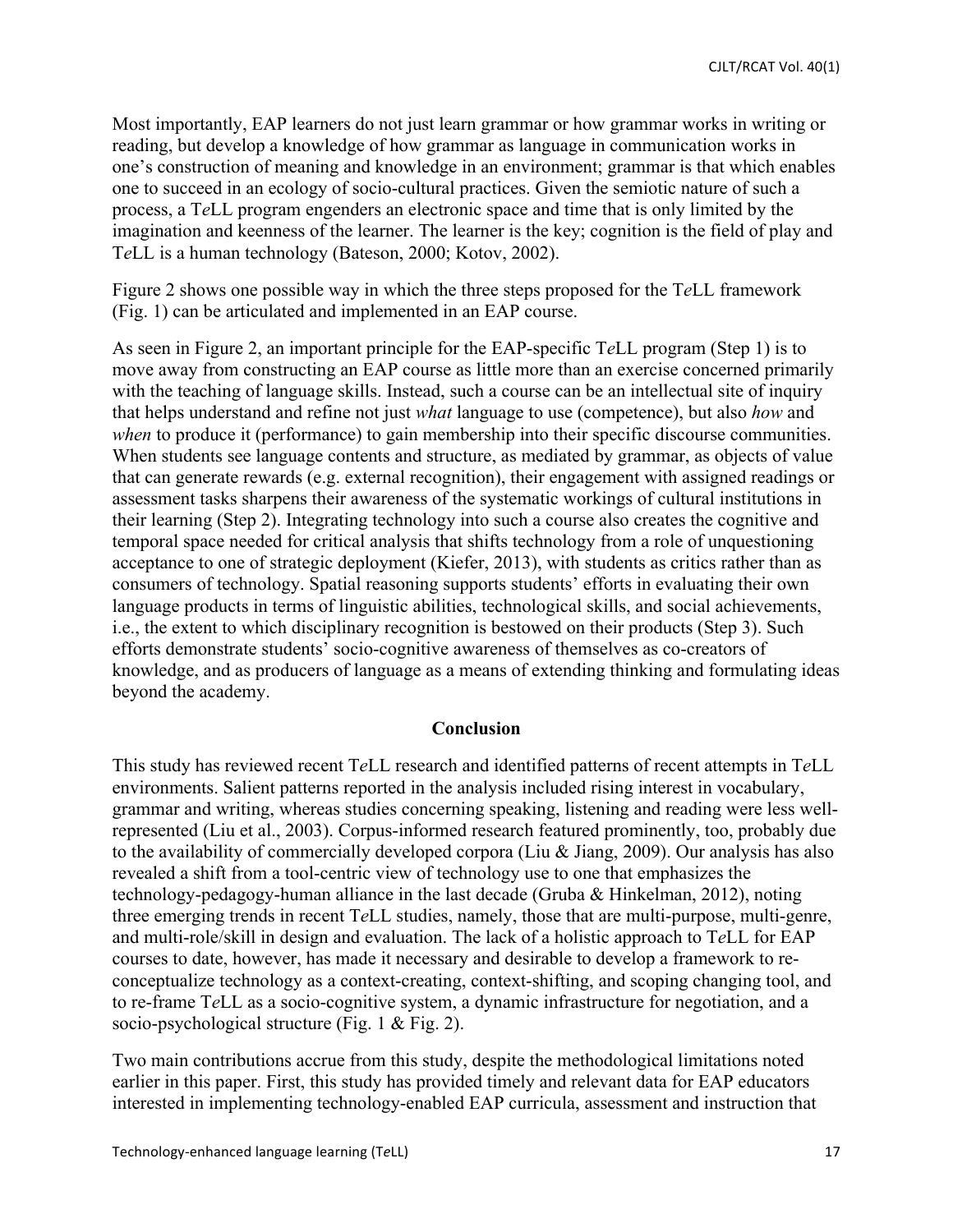are congruent with paradigm shifts in EAP pedagogy in the digital age. Second, our framework highlights a holistic system aimed to harness an EAP learner's affective and cognitive abilities in a T*e*LL environment in order to build a community and a culture through linguistic acts. Our framework has been used to develop an EAP course currently taken by first-year students at an English-medium university in Hong Kong. A research project has been undertaken to investigate the effects of this EAP course on students and to examine the implications for future applications of this framework across settings. The results of the project will be analysed and reported in a future paper.

#### **Suggestions for Future Research**

We believe research should focus on how a belief system could be created out of a holistic T*e*LL structure, one that embraces a teacher and an institution (Orlikowski & Gash, 1994; Orlikowski & Robey, 1991), not just a teacher's pedagogical beliefs (Ertmer, 2005). The issue is not a matter of ascertaining the extent to which T*e*LL contributes to language teaching and learning, but how T*e*LL transforms language teaching. T*e*LL research should not be conducted in functional terms alone - as a tool for measuring effectiveness; such an approach would reduce T*e*LL to nothing more than an administrative, teaching or learning support system. Instead, a desirable focus would be on T*e*LL as a cognitive ecology and a socio-cognitive order that have been created out of a modeling of human cognition, which, in turn, re-creates human cognition.

Such a belief system which resides in culture and in making sense of an environment should be analysed on a cognitive and affective level. An EAP-specific T*e*LL as a socio-cognitive system calls for a re-conceptualization of both learning and language itself as a subject matter (Fig. 2). T*e*LL works as a cultural system and a perceptual (cognitive and affective) tool for constructing and navigating a culture, and so what comes next on a T*e*LL research agenda is how language is (re-) conceptualized in such a cultural system, according to the cognitive and affective resources that have been made available by T*e*LL as a cognitive technology. Research on a conceptualization of how language works (not simply `what language is') as it is presented in print media in EAP courses, as contrasted with that of how such a human activity works as it is presented for appropriation in a cultural environment that is electronically created, should expand our understanding of how language works and what language is as an ecology that engages fundamental human processes and activities of thinking via sense making.

The third item on a T*e*LL research agenda should concentrate on how EAP teachers and learners can be transformed into managers of an environment and an ecology. An ecology is essentially an open system where growth is limited only by humans and our responses to language. Hence, EAP in T*e*LL as a species of English and a cultural and human activity should be viewed and examined as an ecological entity. Language, via T*e*LL, needs to be analysed in ecological as well syllogistically grammatical terms, which is what language is in the first place. Such a research strand should reclaim for a classroom such human processes and activities that are fundamental in language growth, but have been lost in a teaching and learning order that is shaped by print and syllogistic logic. Only research with this focus at its heart can do full justice to the value of T*e*LL.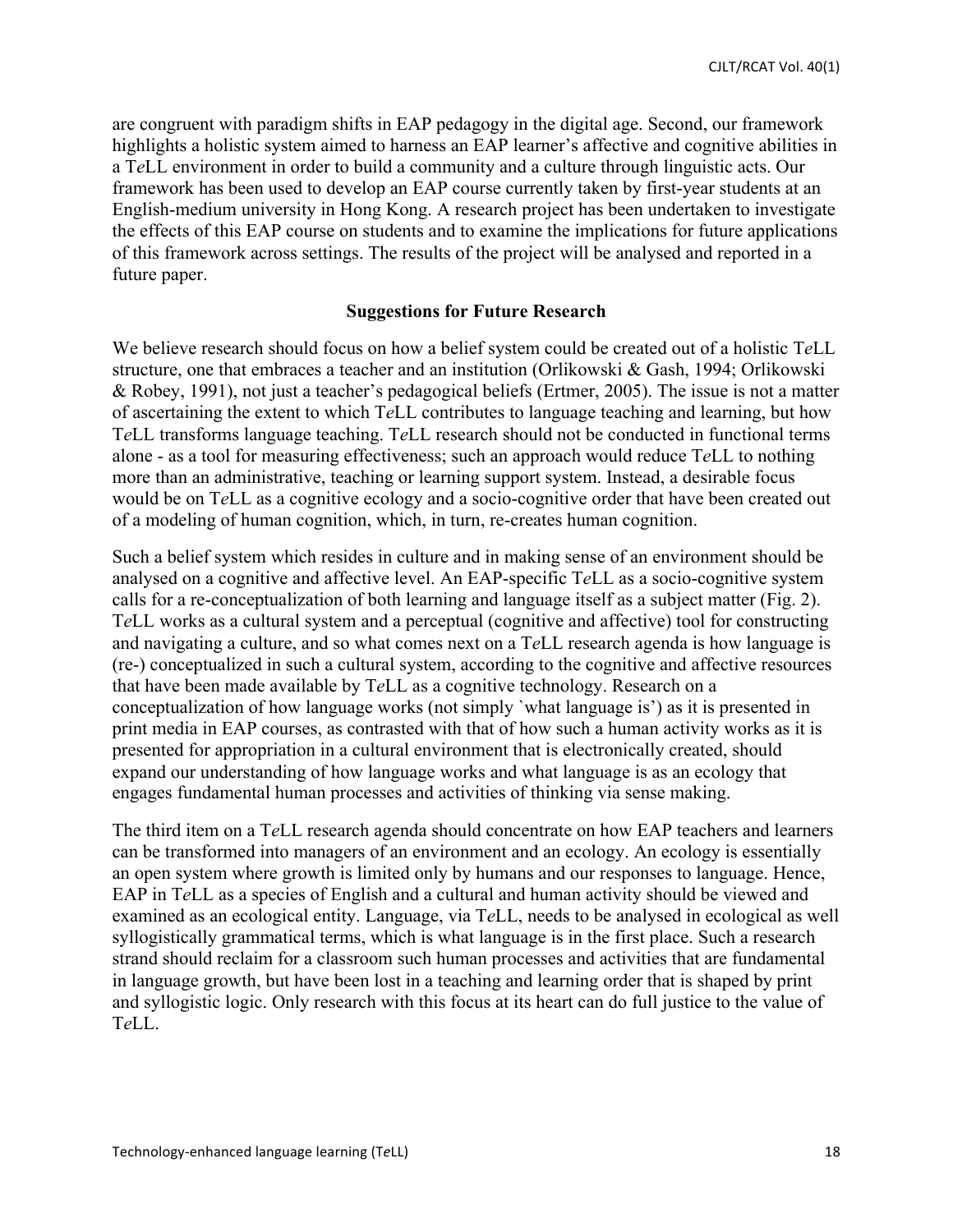#### References

- Al-Seghayer, K. (2007). The role of organizational devices in readers' construction of mental representations of hypertext context. *CALICO Journal, 24*(3), 531-559.
- Atick, J.J. (1992). Could information theory provide an ecological theory of sensory processing? *Network: Computation in Neural Systems, 3*(2), 213-251**.**
- Baloglu, S. (2000). A path analytic model of visitation intention involving information sources, socio-psychological motivations, and destination image. *Journal of Travel & Tourism Marketing*, *8*(3), 81-90.
- Bateson, G. (2000). *Steps to an ecology of mind*. Chicago: University of Chicago Press.
- Belz, J. (2005). Intercultural questioning, discovery and tension in Internet-mediated language learning partnerships. *Language and Intercultural Communication, 5*(1), 3-39.
- Bielenia-Grajewska, M. (2009). Actor-network theory in intercultural communication: translation through the prism of innovation, technology, networks and semiotics. *International Journal of Actor-Network Theory and Technological Innovation, 1*(4), 53-69.
- Boland, R.J., Tenkasi, R.V., & Te'eni, D. (1994). Designing information technology to support distributed cognition. *Organization Science, 5*(3), 456-475.
- Butler, T. (1998). Towards a hermeneutic method for interpretive research in information systems. *Journal of Information Technology*, *13***,** 285–300.
- Chang, M.M. (2007). Enhancing web-based language learning through self-monitoring. *Journal of Computer Assisted learning, 23,* 187-196.
- Chang, C. & Kuo, C. (2011). A corpus-based approach to online materials development for writing research articles. *English for Specific Purposes, 30*, 222-234.
- Chapelle, C. (1997). CALL in the year 2000: Still in search of research paradigms? *Language Learning & Technology, 1*(1), 19-43.
- Cheng, A. (2006). Understanding learners and learning in ESP genre-based writing instruction. *English for Specific Purposes, 25*, 76-89.
- Chik, A. & Breidbach, S. (2011). Online language learning histories exchange: Hong Kong and German perspectives. *TESOL Quarterly, 45,* 553-564.
- Clarke, C.C. (1918). The phonograph in modern language teaching. *The Modern Language Journal, 3*(3), 116-122.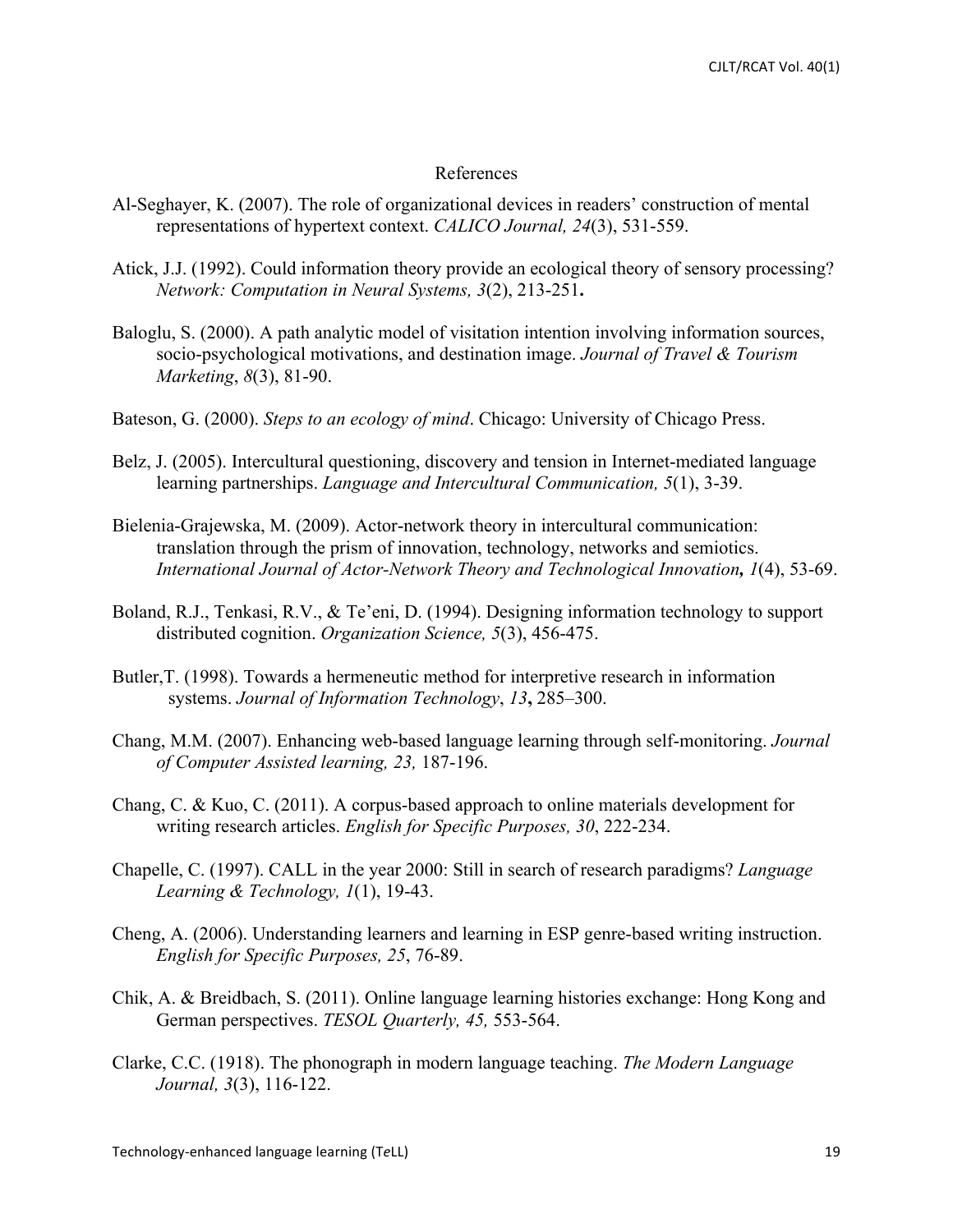Crystal, D. (2006). *Language and the Internet*. Cambridge: Cambridge University Press.

- Dey, A.K. (2001). Understanding and using context. *Personal and Ubiquitous Computing, 5*(1), 4-7.
- Dornyei, Z. (2003). Attitudes, orientations, and motivations in language learning: Advances in theory, research, and applications. *Language Learning, 53*(1), 3-32.
- Ellis, R. (2002). Does form-focused instruction affect the acquisition of implicit knowledge? *Studies in Second Language Acquisition*, *24*, 223-236.
- Ellis, R., Loewen, S. & Erlam, R. (2006). Implicit and explicit corrective feedback and the acquisition of L2 grammar. *Studies in Second Language Acquisition, 28*, 339-368.
- Ertmer, P.A. (2005). Teacher pedagogical beliefs: the final frontier in our quest for technology integration? *Educational Technology Research and Development, 53*(4), 25-39.
- Farini, F. (2009). Activities 2: Coordinating reflection. In C. Baraldi (Ed.), *Dialogue in intercultural communities: From an educational point of view (pp. 155-172). Amsterdam:* John Benjamins Publishing.
- Freebody, P. (2003). *Qualitative research in education: Interaction and practice*. London: Sage Publications.
- Godwin-Jones, R. (2008). Emerging technologies web-writing 2.0: Enabling, documenting and assessing writing online. *Language Learning & Technology, 12*(2), 7-13.
- Gruba, P. & Hinkelman, D. (2012). *Blending technologies in second language classrooms*. New York: Palgrave Macmillan.
- Harris, J. (1985). Student writers and word processing: A preliminary evaluation. *College Composition and Communication, 36*(3), 323-330.
- Hecht, M.L. (1993). 2002-a research odyssey: Toward the development of a communication theory of identity. *Communication Monographs, 60*(1), 76-82.
- Hirotani, M. (2009). Synchronous versus asynchronous CMC and transfer to Japanese oral performance. *CALICO Journal, 26*(2), 413-438.
- Hu, X. Q. (2004). Why China English should stand alongside British, American, and the other 'world Englishes'. *English Today, 20*(2), 26-33.
- Hyland, K. (2003). Genre-based pedagogies: A social response to process. *Journal of Second Language Writing, 12*, 17-29.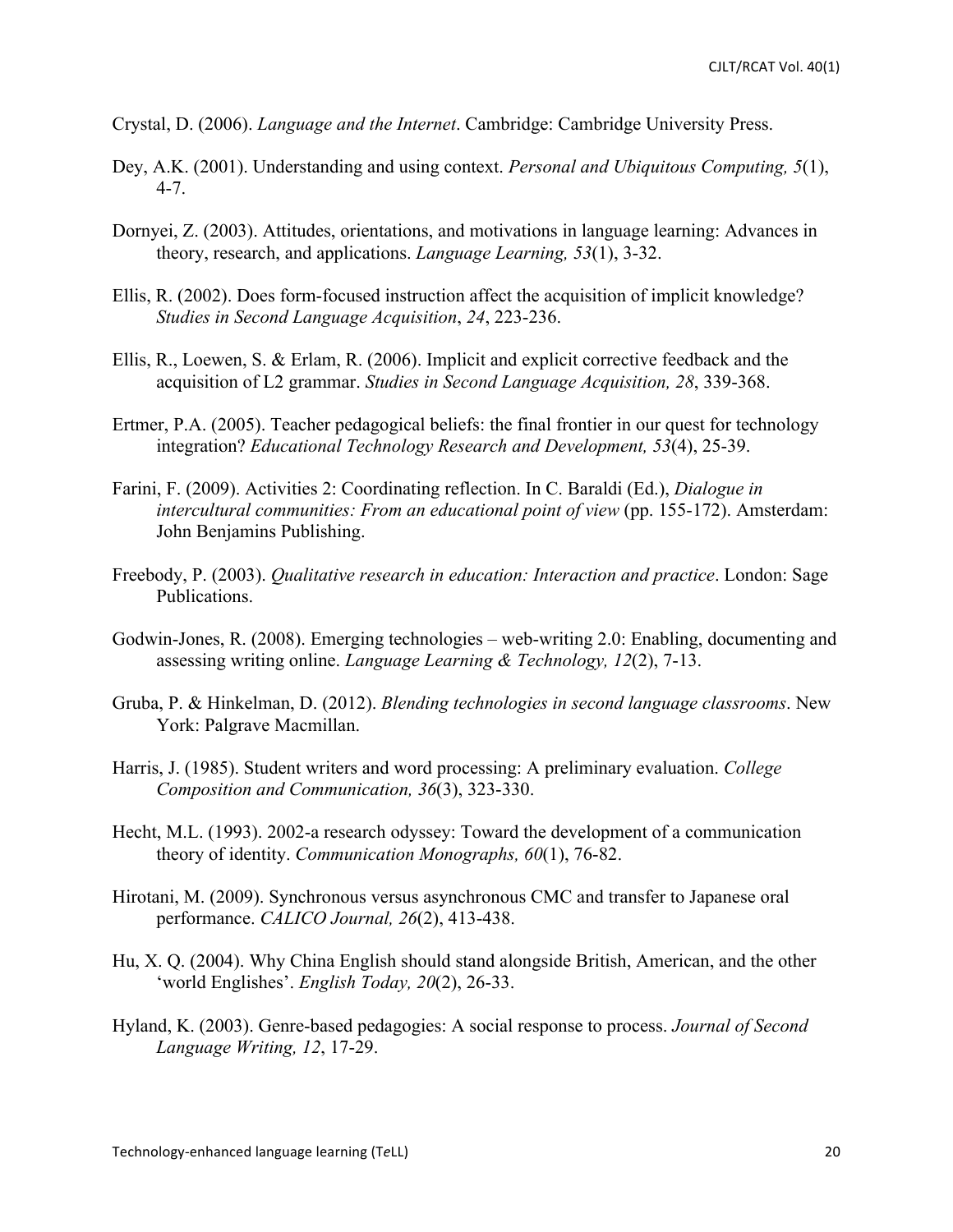- Hyland, K. & Hamp-Lyons, L. (2002). EAP: Issues and directions. *Journal of English for Academic Purposes, 1,* 1-12.
- Jin, L. & Erben, T. (2007). Intercultural learning via instant messenger interaction. *CALICO Journal, 24*(2), 291-311.
- Kessler, G. (2009). Student-initiated attention to form in wiki-based collaborative writing. *Language Learning & Technology, 13*(1), 79-95.
- Kiefer, K. (2013). How does technology fit into the vertical writing curriculum? In M.M. Strain (Ed.), *Principles and practices: Discourses for the vertical curriculum* (pp.89-106). New York, NY: Hampton Press.
- Kohn, K. & Hoffstaedter, P. (2008)*. Authenticated language learning with do-it-yourself corpora*. Paper presented at the 13<sup>th</sup> International CALL Conference, Antwerp, Belgium.
- Kotov, K. (2002). Semiosphere: A chemistry of being. *Sign Systems Studies, 30*(1), 41-54.
- Kristiansen, G. (2008). Style-shifting and shifting styles: A socio-cognitive approach to lectal variation. In G. Kristiansen & R. Dirven (Eds.), *Cognitive sociolinguistics: Language variation, cultural models, social systems* (pp. 45-90). New York: Mouton de Gruyter.
- Kuteeva, M. (2011). Wikis and academic writing: Changing the writer-reader relationship. *English for Specific Purposes, 30*, 44-57.
- Levinson, S.C. Kita, S., Haun, D.B.M. & Rasch, B.H. (2002). Returning the tables: Language affects spatial reasoning. *Cognition, 84*(2), 155-188.
- Levy, M. (1997). *Computer-assisted language learning: Context and contextualization*. New York: Oxford University Press.
- Levy, M. (2009). Technologies in use for second language learning. *The Modern Language Journal, 93*, 769-782.
- Liu, D. & Jiang, P. (2009). Using a corpus-based lexicogrammatical approach to grammar instruction in EFL and ESL contexts. *The Modern Language Journal, 93*(1), 61-78.
- Liu, M., Moore, Z., Graham, L, & Lee, S. (2003). A look at the research on computer-based technology use in second language learning: A review of the literature from 1990-2000. *Journal of Research on Technology in Education, 34*(3), 250-273.
- Loucky, J.P. (2003). Using computerized bilingual dictionaries to help maximize English vocabulary learning at Japanese colleges. *CALCIO Journal, 21*(1), 105-129.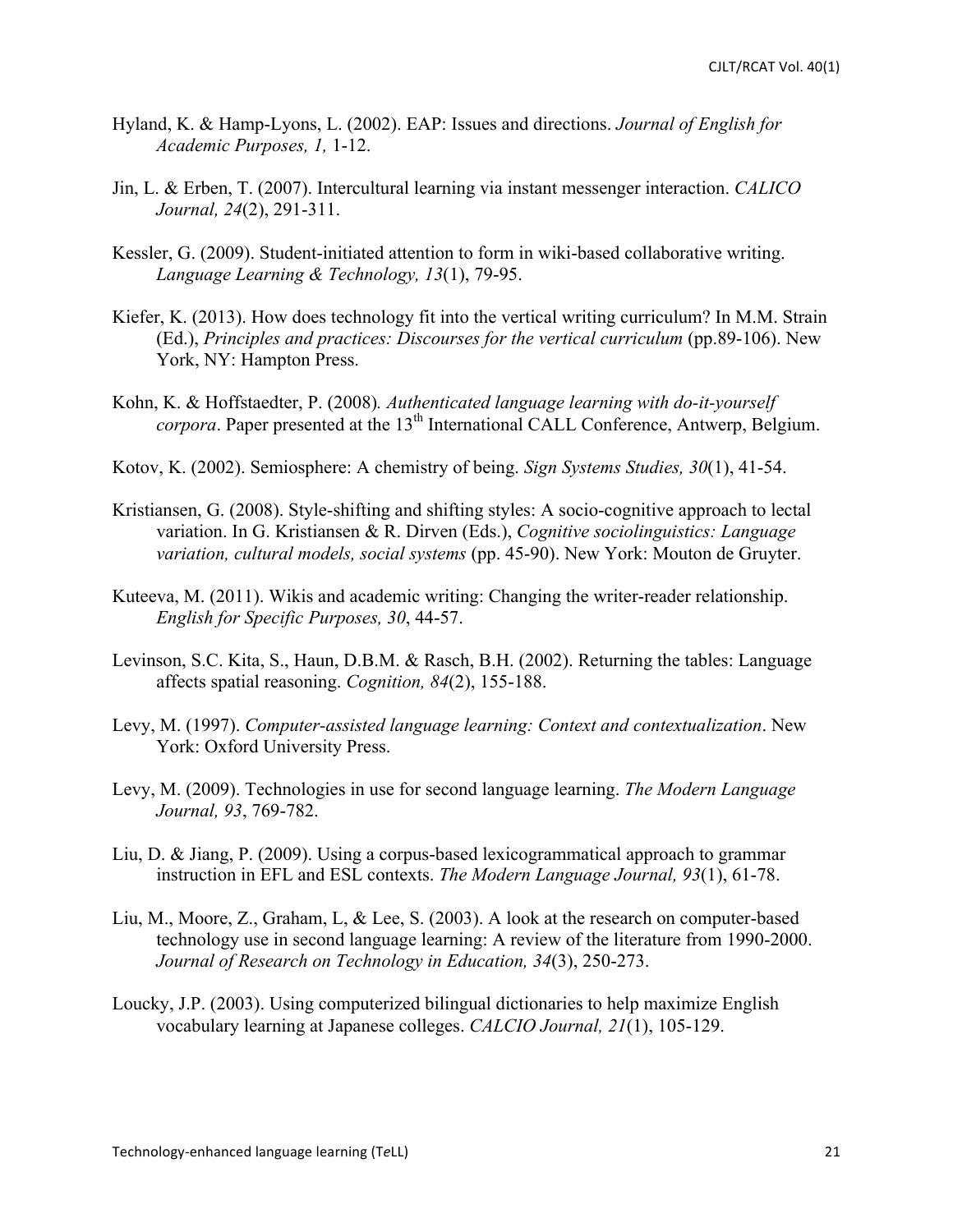- Miller, K.S., Lindgren, E. & Sullivan, K.P.H. (2008). The psycholinguistic dimension in second language writing: Opportunities for research and pedagogy using computer keystroke logging. *TESOL Quarterly, 42* (3), 433-454.
- Miyazoe, T. & Anderson, T. (2010). Learning outcomes and students' perceptions of online writing: Simultaneous implementation of a forum, blog, and wiki in an EFL blended learning setting. *System, 38*, 185-199.
- Murphy, P. (2007). Reading comprehension exercises online: The effects of feedback, proficiency and interaction. *Language Learning & Technology, 11*(3), 107-129.
- Oatley, K. (1996). Inference in narrative and science. In D.R. Olson & N. Torrance (Eds.), *Modes of thought: Explorations in cultural cognition* (pp.123-140). Cambridge: Cambridge University Press.
- Orlikowski, W.J. (2002). Knowing in practice: Enacting a collective capability in distributed organizing. *Organization Science, 13*(3), 249-273.
- Orlikowski, W.J. & Gash, D.C. (1994). Technological frames: Making sense of information technology in organizations. *ACM Transactions on Information Systems, 12*(2), 174-207.
- Orlikowski, W. J. & Robey, D. (1991). Information technology and the structuring of organizations. *Information Systems Research, 2*(2), 143-169.
- O'Rourke, B. (2005). Form-focused interaction in online tandem learning. *CALCO Journal, 23*(3), 433-466.
- Oxford, R. L. & Lin, C. (2011). Autonomous learners in digital realms: Exploring strategies for effective digital language learning. In B. Morrison (Ed.), *Independent language learning: Building on experience, seeking new perspectives* (pp.157-171). Hong Kong: Hong Kong University Press.
- Park, K. & Kinginger, C. (2010). Writing/Thinking in real time: Digital video and corpus query analysis. *Language Learning & Technology, 14*(3), 31-50.
- Polisca, E. (2006). Facilitating the learning process: An evaluation of the use and benefits of a virtual learning environment (VLE)-enhanced independent language learning program (ILLP). *CALICO Journal, 23*(3), 499-515.
- Salaberry, M.R. (2001). The use of technology for second language learning and teaching: A retrospective. *The Modern Language Journal, 85*(1), 39-56.
- Shneiderman, B. & Rose, A. (1997). Social impact statements: Engaging public participation in information technology design. In B. Friedman (Ed.), *Human values and the design of computer technology* (pp. 117-134). Stanford, CA: CSLI Publications.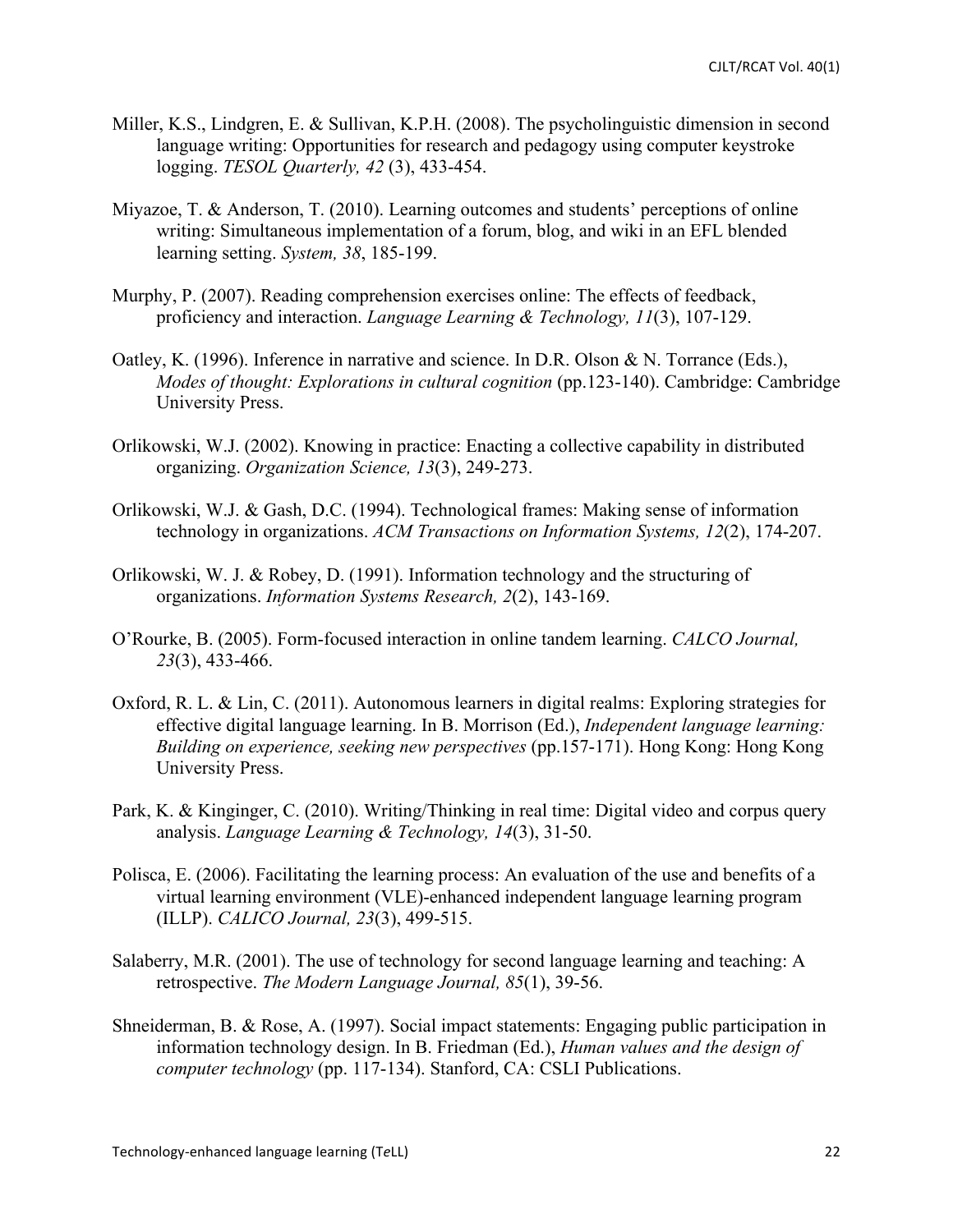- Strain, M. M. (Ed.) (2013). *Principles and practices: Discourses for the vertical curriculum*. New York, NY: Hampton Press.
- Star, S.L. & Ruhleder, K. (1996). Steps toward an ecology of infrastructure: Design and access for large information spaces. *Information Systems Research, 7*(1), 111-134.
- Villada, E.G. (2009). CALL evaluation for early foreign language learning: A review of the literature and a framework for evaluation. *CALICO Journal, 26*(2), 363-389.
- Walker, C. (2011a). How a corpus-based study of the factors which influence collocation can help in the teaching of business English. *English for Specific Purposes, 30*, 101-112.
- Walkter, C. P. (2011b). A corpus-based study of the linguistic features and processes which influence the way collocations are formed: some implications for the learning of collocations. *TESOL Quarterly, 45*(2), 291-312.
- Walker, N.G., Cedergren, H., Trofimovich, P. & Gatbonton, E. (2011). Automatic speech recognition for CALL: A task-specific application for training nurses. *The Canadian Modern Language Review, 67*(4), 459-479.
- Ward, J. (2009). A basic engineering English word list for less proficiency foundation engineering undergraduates. *English for Specific Purposes, 28*, 170-182.
- Ware, P.D. & O'Dowd, R. (2008). Peer feedback on language form in telecollaboration. *Language Learning & Technology, 12*(1), 43-63.
- Wible, D., Liu, A.L.E. & Tsao, N.L. (2011). A browser-based approach to incidental individualization of vocabulary learning. *Journal of Computer Assisted Learning, 27*, 530- 543.
- Winter, S.J. & Taylor, S.L. (1999). The role of information technology in the transformation of work: A comparison of postindustrial, industrial, and protoindustrial organization. In G. DeSanctis, & J. Fulk (Eds.), *Shaping organization form: Communication, connection, and community* (pp.101-128). Thousand Oaks, CA: Sage Publications.
- Xu, J., Kemeny, S. Park, G., Frattali, C. & Braun, A. (2005).Language in context: Emergent features of word, sentence, and narrative comprehension. *Neuroimage, 25*(3), 1002-1015.
- Yoon, H. (2008). More than a linguistic reference: The influence of corpus technology on L2 academic writing. *Language Learning & Technology, 12*(2), 31-48.
- Zhao, Y. (2003). Recent developments in technology and language learning: A literature review and meta-analysis. *CALICO Journal, 21*(1), 7-27.